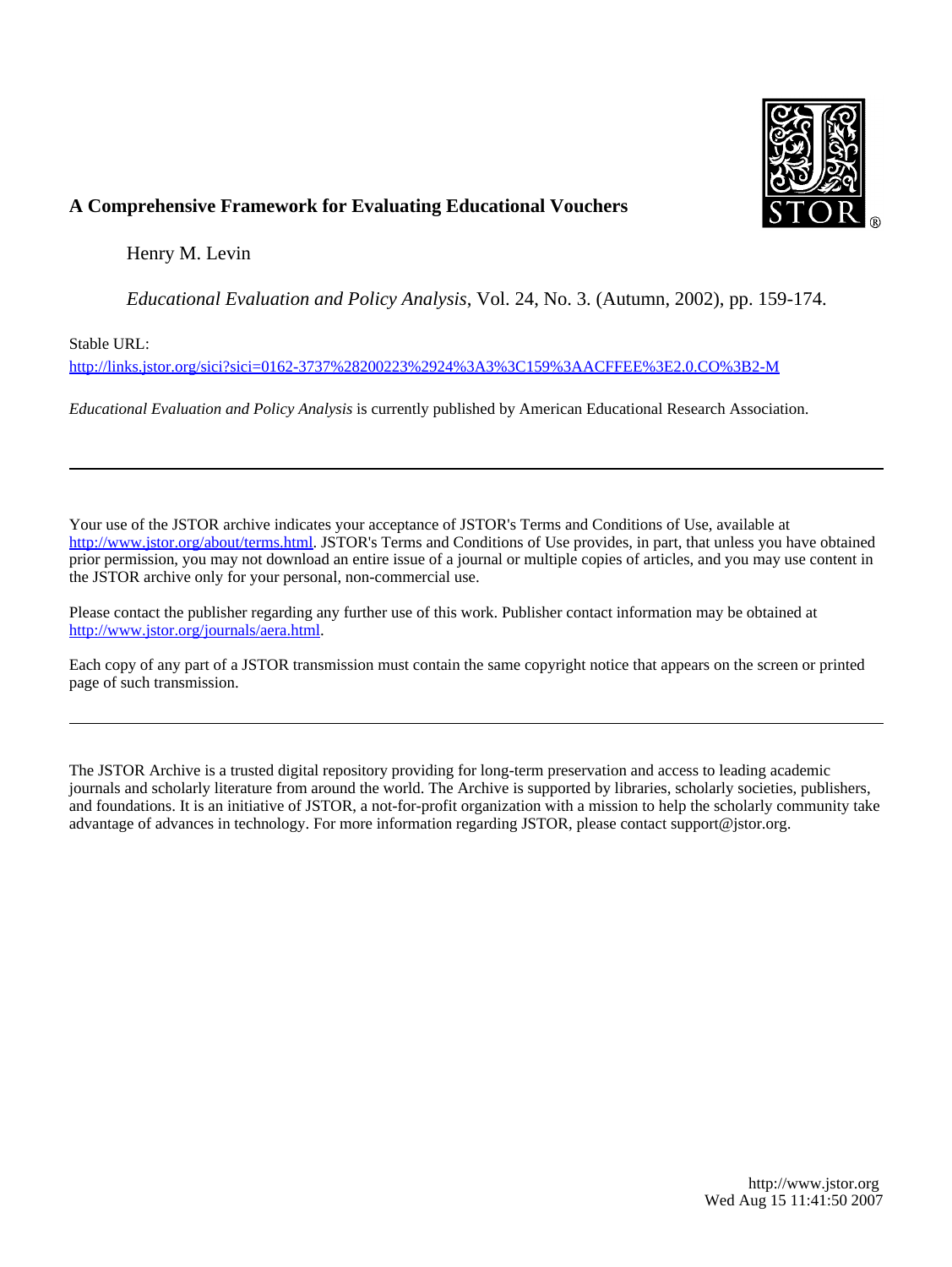# **A Comprehensive Framework for Evaluating Educational Vouchers**

#### **Henry** *M.* **Levin**

*Teachers College, Columbia University* 

*Major policy debates have arisen around the subject of educational vouchers as an alternative for jinancing and organizing elementary and secondary education. To a large degree, comparisons between*  vouchers and the traditional system of educational finance and school operations have been limited to *one or two dimensions of education such as the relative impact of a particular system on achievement test scores. This article describes a comprehensive, evaluative framework that draws upon a larger range of goals that have been posed for education in a democratic and free society. These criteria include: (a)freedorn of choice, (b) productive eficiency, (c) equity, and (d) social cohesion. Theffamework demon*strates the importance of and tradeoffs among these four criteria in evaluating specific educational *voucher plans and enables comparisons with other alternatives such as charter schools as well as the more traditional public school arrangements.* 

Keywords: *competition, educational finance, educational vouchers, evaluation, privatization, school choice* 

 $A$ LONG with the standards movement, increased educational choice is at the heart of school reform ably, competition would lead to a greater range of in the United States. Two of the most prominent choice and rising efficiency and innovation in choice reforms are charter schools and educational education as schools have financial incentives to vouchers. Charter schools are public schools that attract and retain their enrollments. receive a specified sum of funding for each student Although there are precursors to the voucher from their local school district or state and are re- approach such as the plan proposed by Thomas leased from compliance with many local and state Paine more than two centuries ago (West, 1967), regulations providing that they adhere to their the present discussions are based largely on the declared mission or charter (Finn, Vanourek, & proposal made by Milton Friedman almost half a Manno, 2000; Fuller, 2000; Hess, Maranto, & century ago (Friedman, 1962). Friedman argued Milliman, 2001; Miron & Nelson, 2002; Murphy that there is a compelling case for public finance & Shiffman, 2002; Nathan, 1996). In 2002 there of elementary and secondary education because of were about 2,400 charter schools in 34 states and its public benefits in preparing the young for the the District of Columbia.' values and behaviors necessary for a democracy.

choice is that of educational vouchers, an approach reason for government to operate schools and that that would place the operation of schools into the a government monopoly needed to be replaced competitive marketplace. Educational vouchers with a free market of competitors. To protect the refer to a system of public educational finance in public interest, Friedman called for minimal conwhich parents are given a tuition certificate by the tent to promote democratic skills and attitudes government that can be used to pay tuition at any among schools eligible to redeem vouchers. But, "approved" school, public or private. Many types beyond that Friedman believed that schools of schools, including those seeking profit, would should be unrestricted, so that a dynamic market

compete for students and their vouchers. Presum-

A far more dramatic initiative towards parental But, he also argued that there was no compelling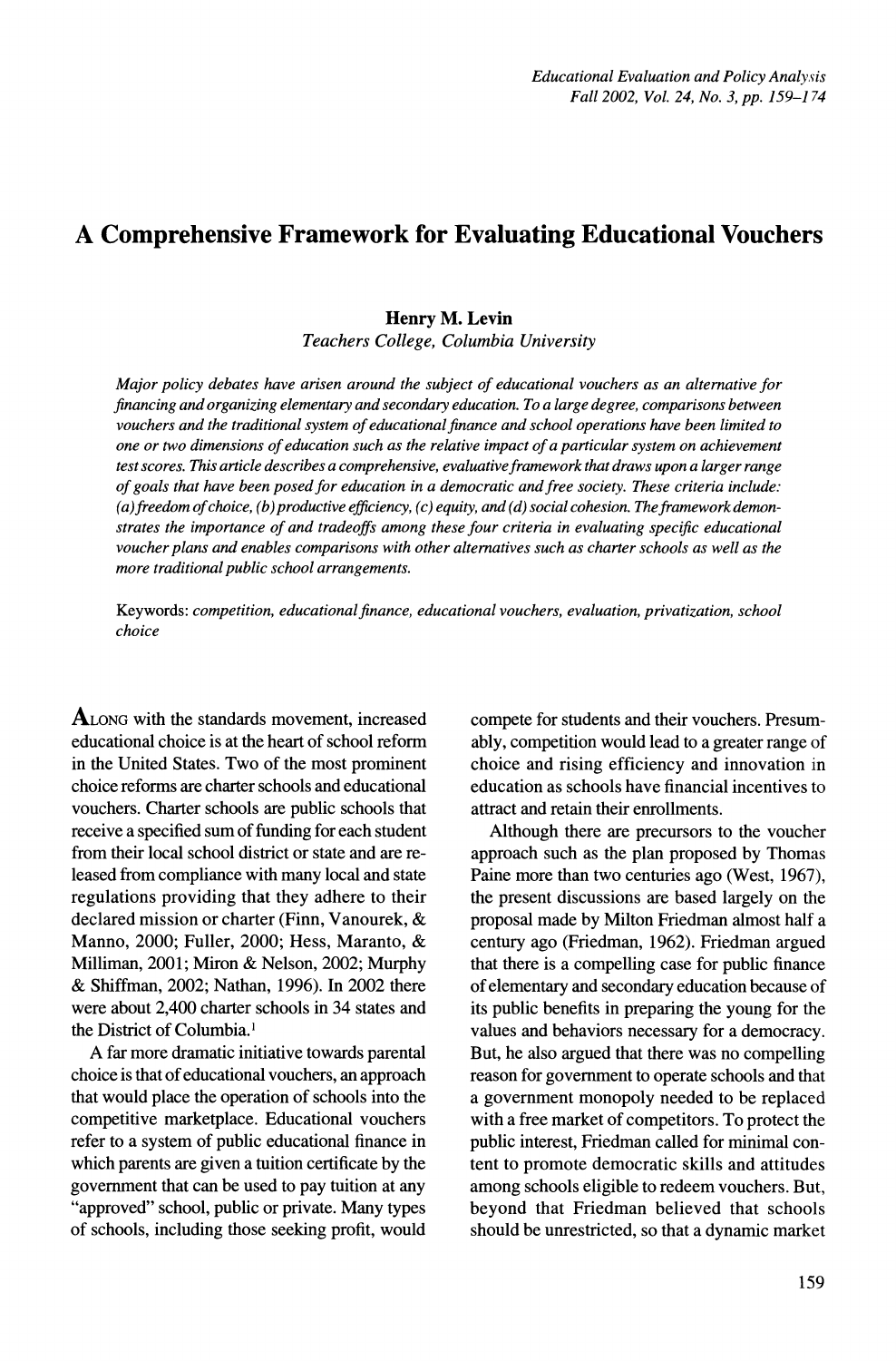of for-profit schools would compete for students and provide more variety and a higher quality of education.

At the present time there are limited voucher programs for low-income families in both Milwaukee and in Cleveland.<sup>2</sup> Both programs were challenged in the courts for violating state and federal laws prohibiting public funds for religious instruction. In June *2002* the U.S. Supreme Court overturned the decision of a lower court in ruling that the Cleveland plan did not violate the Establishment Clause of the First Amendment. This recent decision has energized voucher advocates to expand such plans to other settings. The State of Florida adopted a plan by which students in schools that have failed, according to state standards, two years out of the previous four, must allow students in those schools to get a voucher to attend private schools or other public schools. Although Florida courts initially rejected the plan, it was upheld on appeal. Other states are also considering such measures. In addition, there are an increasing number of private voucher plans where philanthropic individuals and groups have provided funding for scholarships for the poor to attend nonpublic schools (Moe, 1995), and voucher experiments have been implemented in New York, Dayton, OH, and Washington, D.C. (Howell & Peterson, *2002).* 

The advent of educational vouchers has generated considerable controversy. Advocates argue that families need more choices and that educational vouchers will provide competition and improved school effectiveness and productivity in the spending of public dollars. Detractors claim that educational vouchers will serve primarily to generate business profits and marketing costs that could have been used to provide better educational services, and will lead to increased inequities in educational outcomes. They also assert that vouchers will undermine the common experiences that are fundamental to preparation of citizens for democracy. Although some empirical data are available on limited aspects of educational vouchers, the lack of a comprehensive framework that takes into account the major strengths and weaknesses limits any overall conclusions on probable consequences.<sup>3</sup> Indeed, there is little clarity on precisely what should be assessed and how.

In considering the public policy alternatives, there is a great need to adopt an approach that can be used to compare systematically the different alternatives and their consequences.<sup>4</sup> The purpose of this article is to set out the foundation of a comprehensive framework for evaluating educational vouchers that might be a first step in building a fuller understanding and comparative assessment. I wish to put emphasis on the term "comprehensive." Much of the voucher debate seems to revolve around whether students who use educational vouchers or who attend private schools rather than public schools show higher achievement than those who attend public schools. In fact, typically the voucher comparison is limited to the apparent impact on test scores in reading and mathematics at the elementary-school level.<sup>5</sup> On the basis of these results, many tend to infer general conclusions about the superiority or inferiority of educational voucher plans at all levels of education and for all educational outcomes, even though policy discussions set much broader goals for our educational system.

In the following sections, I will propose a comprehensive framework that has been applied in capsule form to addressing educational privatization (Levin, 1999). It will be shown that such a framework can compare educational vouchers with traditional public schools, charter schools, and other forms of educational organization. The next section will address the background for choosing particular criteria for assessing educational finance and organization. This will be followed by the specific criteria that we have chosen. The last section will address the challenging issues of refining the details of such an assessment framework to make it useful for choosing among alternative policies.

#### **Educational Cross-Currents in a Democracy**

In order to understand the issues surrounding educational vouchers, it is important to address the role of the schools in a democratic society characterized by considerable ethnic, racial, regional, and socioeconomic diversity such as the United States. This role can only be understood by considering the dual role that schools play in providing both public (social) benefits and private (family) benefits.<sup>6</sup>

#### *Parental and Societal Rights*

Both families and society have rights that are addressed through education. In a free and democratic society, parents have the right to rear their children in the manner that they see fit, philo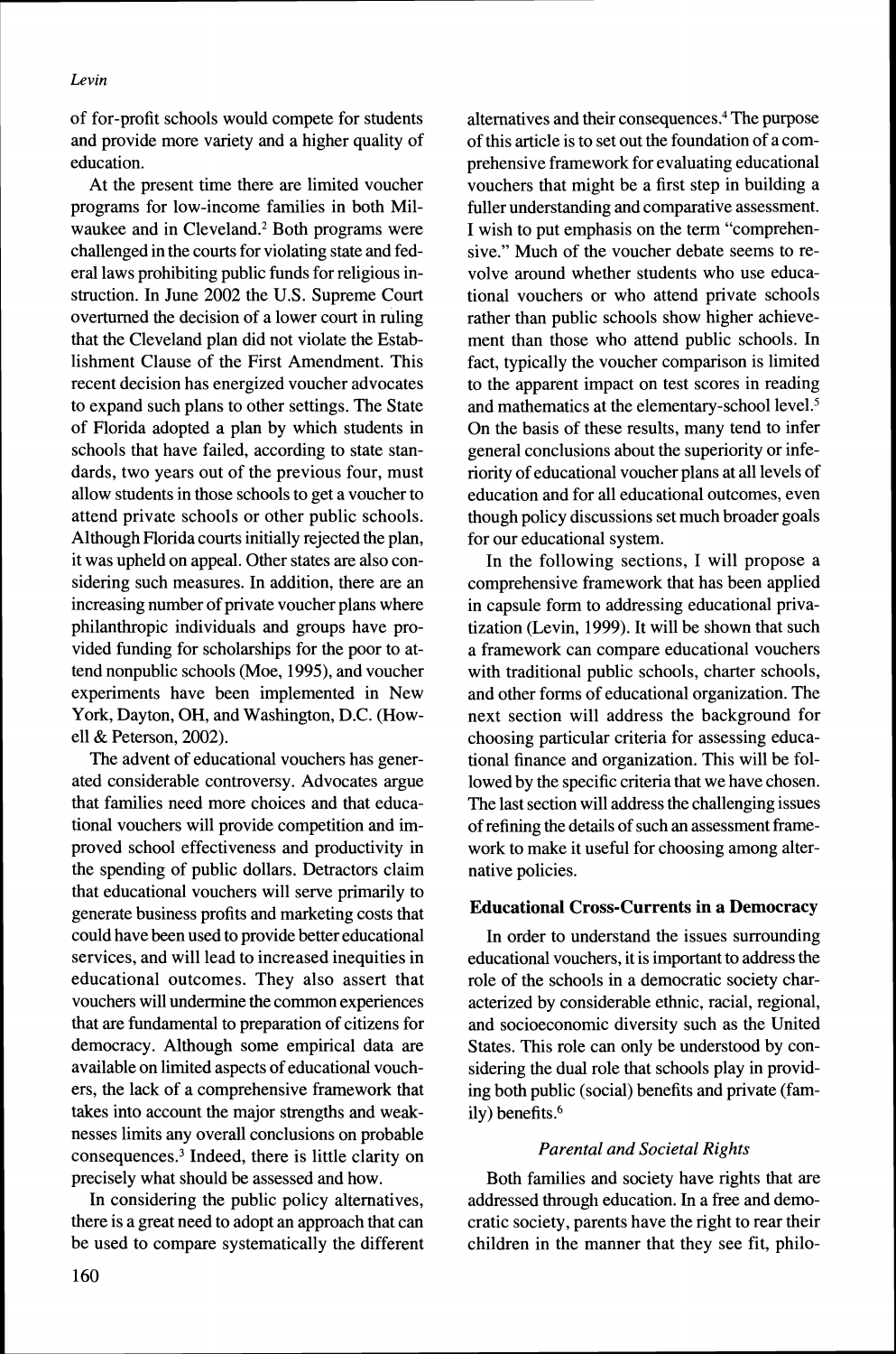sophically, religiously, politically, and in lifestyle. Since education is a central component of chldrearing, this right is consistent with freedom of educational choice. That is, it suggests that parents should be able to choose the type of school that best matches their child-rearing preferences.

But, democratic societies also need to reproduce the institutions for a free society in order to ensure these freedoms and the civic behavior that is consistent with them. Children are not born with civic knowledge and behavior. A purposive effort must be made to provide them with the knowledge, behavior, and values to participate in the political, social, and economic institutions that are foundational to a democratic society. Democratic societies are also concerned with the provision of fairness in access to life's rewards so that effort and talent, rather than privilege, are the detenninants. These requirements suggest an educational system that provides a common set of educational experiences. Such educational conditions are a necessary foundation for creating equal life chances and preparing the young for democratic citizenship, participation, and opportunity in a socially cohesive society.

An educational system that responds to parental preferences through freedom of choice requires schools that are differentiated to meet the unique desires of families. In contrast, an educational system that prepares the young for democratic participation and for equity in life's chances requires a substantial, common educational experience for all children. Balancing individual choice for addressing child-rearing preferences with a common educational experience that will promote equity and social cohesion has always been a major challenge for the educational system.

Traditionally, U.S. communities addressed this challenge by creating state school systems that permitted considerable local discretion in implementing school policies within a common statutory framework. The political, religious, economic, ethnic, and racial status of the most powerful elements in the local population determined school practices and resources. For example, the system of financing education was dependent upon local property tax yields that depended upon the wealth of the local community (Coons, Clune, & Sugarman 1970). Within communities or local neighborhoods, the decisions of local governing boards were predicated upon the practices and beliefs of dominant groups in the community (Katz

1971). And within schools, students from different social classes were often placed in tracks that were more heavily reflective of their social status than their educational capabilities (Oakes, 1985).

But, by the latter half of the twentieth century these practices came under assault. Successful court challenges in behalf of poor school districts, racial minorities, females, handicapped, limited-English students and at-risk students were played out in state and federal courts. Congress and state legislatures passed educational laws protecting the rights of these groups and, in some cases, provitling additional educational resources for them. Religious practices were proscribed from schools m almost all forms, and states intervened to more nearly equalize educational spending. Desegregation of schools and democratization of school opportunities became central to educational policy. Schools became profoundly more uniform in their policies over this period, reducing the special privileges that families had enjoyed traditionally. And simply moving to other neighborhoods or communities, a practice that was common to the middle class in its search for compatible schools, no longer provided the range of opportunities that were once available (Tiebout, 1956).

This increased uniformity of schools reduced parental options and the ability to match childrearing preferences of parents to school expertences. By 1970 the success of legal and legislative strategies to achieve more equal educational opportunities and funding along with more uniform school practices led to rising pressures for increased freedom of choice and school differentiation, particularly among those who felt that they had lost choice privileges. If local political power could no longer be used to create schools that echoed the racial preferences, values, religious practices, and wealth of local residents, other alternatives would be sought.' Initially these alternatives revolved around ways to increase local choice within the public school^.^ Public choice alternatives refer to the ability of families to choose from among public schools within a district or among districts rather than having students assigned to schools (Clune & Witte, 1990). Some districts created magnet schools with special themes to attract families who were interested in those themes (e.g., science, the arts, technology, multiculturalism, business, health professions, and so on). Intradistrict and interdistrict choice options also became common in many states and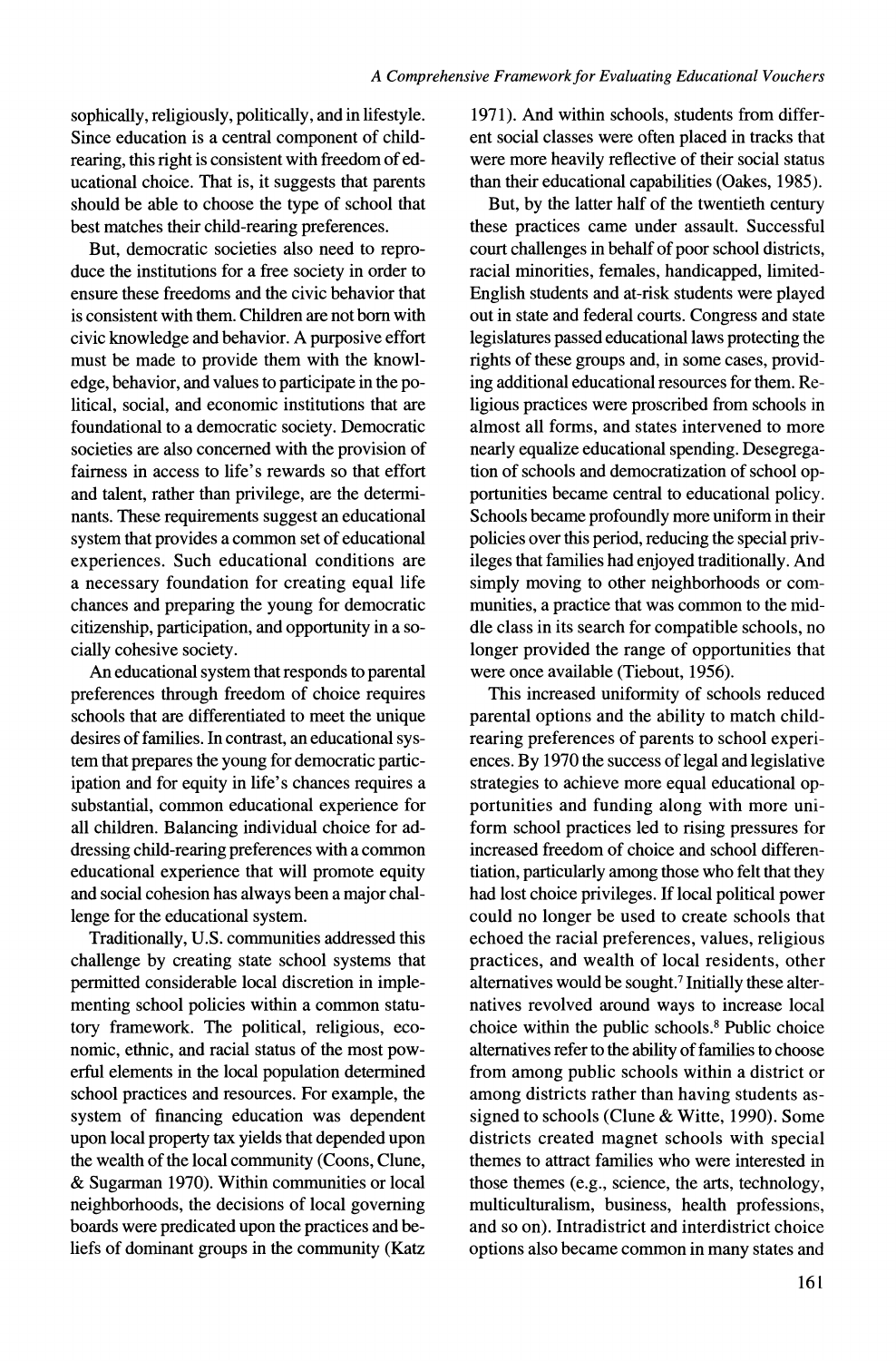school districts in response to family pressures for alternatives.

However, in the last decade these forms of public choice have been superceded by a shift to more radical alternatives such as charter schools and educational vouchers. Educational vouchers represent the most complete response to the publicprivate dilemma by funding all schools that meet certain minimal requirements, whether publicly or privately sponsored, with public dollars provided to families for educational purposes.

#### *School EfJiciency and Competition*

Freedom of choice, school equity, and preparation for democracy are not the only themes that have characterized educational discussions and tensions over this period. There is also deep concern about whether schools are adequately productive, particularly in urban areas. Productivity refers to the relationship between resources provided for schooling and their educational impact. There is little evidence and considerable controversy over whether large increases in spending have produced significant improvements in student achievement and other school outcomes, particularly in inner-cities and rural areas (compare Hanushek, 1994 and Grissmer, Flanagan, & Williamson, 1998). Results have lagged especially for students from poor families, racial minorities, and immigrants with deep concerns on whether these populations will be educated adequately for incorporation into an economy based upon information technologies. Searches for ways of improving educational productivity have extended from greater use of educational technologies to comprehensive school reforms to market competition.

A key argument for school choice and vouchers by proponents is that they will replace an educational monopoly with competition (Hoxby, 2000). By forcing schools to compete for students, the discipline of market competition is expected to replace the captive audience enjoyed by most existing public schools.<sup>9</sup> Additionally, Chubb and Moe (1990) argue that democratic solutions to school offerings are fraught with conflict and compromises, wrought by special interests that are often unconnected with student educational needs. Further, the diversity of student needs in any specific school environment means that any overall solution will not be particularly attentive to the needs of particular students.

In contrast, Chubb and Moe (1990) believe that the matching of students to schools through family choice would better meet the needs of all students. Friedman (1962) and others have lauded the educational marketplace as not only creating choice, but also providing incentives to improve efficiency in the delivery of educational services and innovation in education. Their view is that competition between public and private schools and among those in each sector will improve the performance of all schools that remain viable in the market while eliminating those that cannot survive competition. Thus, educational vouchers and other forms of market choice have been recommended as ways to increase the responsiveness of schools to family preferences and as a means of creating dramatic improvements in productivity. To the degree that they would be restricted only to the poor as in Cleveland and Milwaukee, they have also been asserted as a mechanism for gaining greater equity, and equity has been a recurrent theme through American education.

#### **Elements of a Comprehensive Framework**

The debate over vouchers can be partially understood in terms of the general differences in perspective between libertarians or economic liberals with their reliance on the marketplace and political liberals with their reliance on government. It can also be partially understood in terms of the valuing public versus private outcomes of education (Levin 1987). When one explores the multitude of exchanges on educational vouchers, four criteria emerge. Each of these criteria is highly important to particular policymakers and stakeholders: (a) freedom of choice, (b) productive efficiency, (c) equity, and (d) social cohesion.

*Freedom of Choice* This criterion refers to the rights of families to choose schools for their children that are premised on their values, educational philosophies, religious teachings, and political outlooks. It places a heavy emphasis on the private benefits of education and the liberty to ensure that the schools chosen are consistent with the childrearing practices of families. Voucher advocates typically place great weight on this criterion relative to detractors.

*Productive Efficiency* This criterion refers to the maximization of educational results for any given resource constraint. Educational voucher advocates assume that market competition among schools for students will create strong incentives,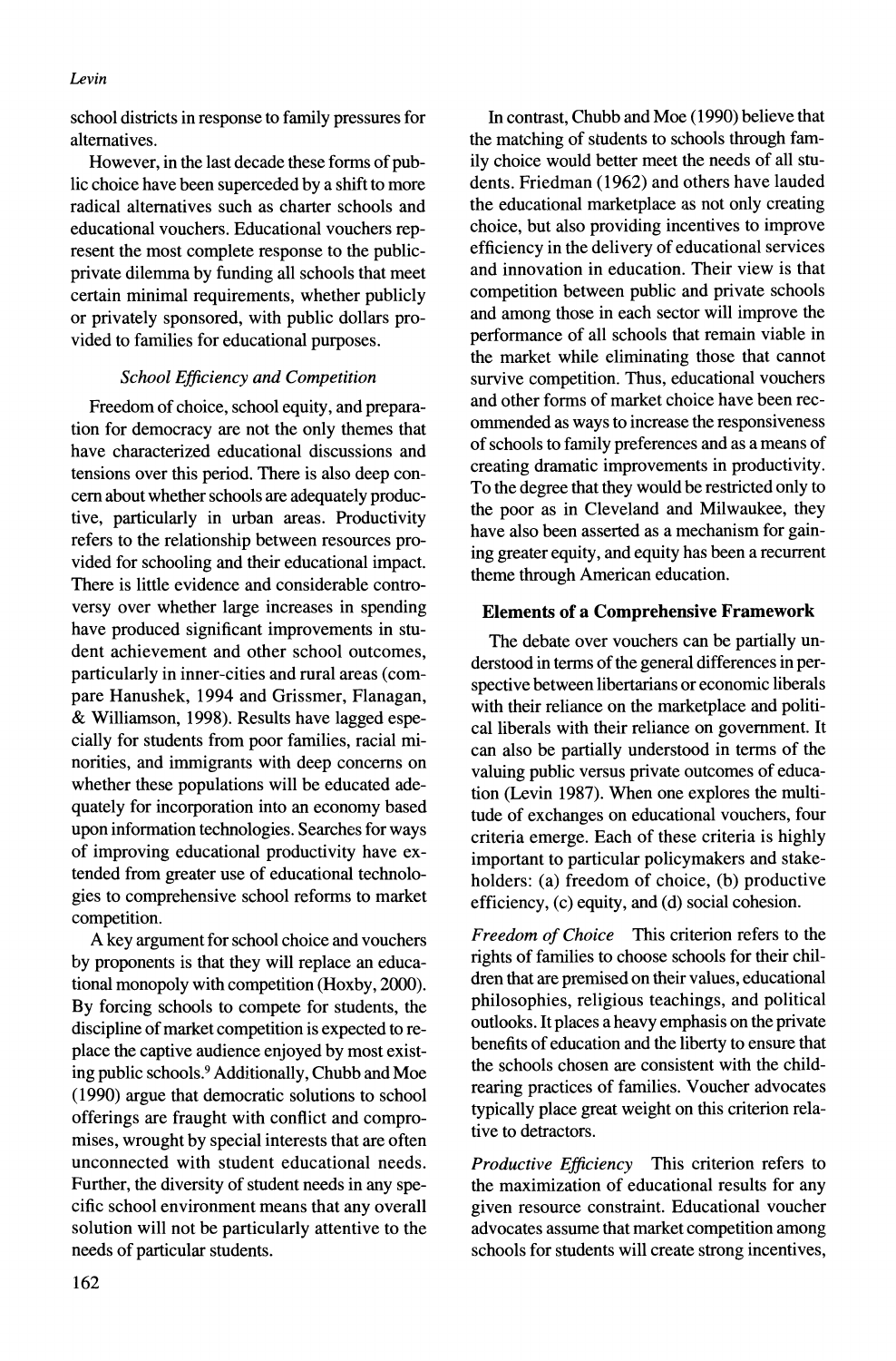not only to meet student needs, but to improve emphases on a somewhat different mix of priori-<br>educational productivity. Voucher detractors ties among the four criteria. Although some refer disagree. to "the voucher plan", differences among voucher

*Equity* This criterion refers to a universally accepted goal of schooling in the United States, the quest for fairness in access to educational opportunities, resources, and outcomes by gender, social class, race, language origins, and geographical location of students. Those who challenge vouchers argue that they will create greater inequities because parents with education and income are better informed and have greater resources such as access to transportation. Also, they believe that the choices, themselves, will further segregate the poor and disenfranchised as those with power and status will select schools with students like themselves and schools will also select students by such criteria.1° Voucher advocates argue to the contrary, that the ability to choose schools will open up possibilities for students who are locked into inferior neighborhood schools and that the competitive marketplace will have great incentives to meet the needs of all students more fully than existing schools.

*Social Cohesion* This criterion incorporates a major public purpose of schooling in a democratic society, the provision of a common educational experience that will orient all students to grow to adulthood as full participants in the social, political, and economic institutions of our society. This is usually interpreted as necessitating common elements of schooling with regard to curriculum, social values, goals, language, and political institutions. A democracy requires that its members master the skills and knowledge necessary for civic and economic participation including one's rights and responsibilities under the law, the principles of democratic government, and an understanding of the overall economy and preparation for productive roles.<sup>11</sup> The preparation for social cohesion is similar to what Friedman (1962) has called the neighborhood effects or societal benefits of education that justify public funding of education. Opponents of educational vouchers stress that a market of competitive choices will lead to the balkanization of society rather than social cohesion.<sup>12</sup>

## *Designing Voucher Plans to Address the CriteriaI3*

It is important to note that there is no single voucher plan, but many different plans, each with ties among the four criteria. Although some refer plans can have profoundly different results. Within limits, educational voucher arrangements are highly malleable. Plans can be constructed with particular features to address each of the four criteria by using three design instruments: (a) finance, (b) regulation, and (c) support services.

Finance Finance refers to the overall magnitude of the educational voucher, how it is allocated and whether schools can charge greater tuition than the voucher. With a larger voucher there will be more options arising in the marketplace with greater freedom of choice and competition. If the educational voucher is differentiated by educational need such as larger vouchers for those with handicaps and from poverty backgrounds, some issues of equity will be addressed. Schools will have greater incentives to attract such students and provide the resources and programs to address their needs. If families can add on to vouchers from their private resources as Friedman proposed, there will be advantages for families with higher incomes in the educational marketplace who are able to send their children to more expensive and restrictive schools with potential increases in inequities relative to the present system.

*Regulation* Regulation refers to the requirements set out by government for eligibility of schools to participate in the voucher system as well as any other rules that must be adhered to by schools and families in using educational vouchers. Presurnably, only schools that meet certain standards will be eligible to redeem vouchers. Some voucher plans have emphasized a common curriculum and uniform testing as a condition of school participation to ensure that students are meeting goals of social cohesion and that schools can be compared for their productive efficiency. Admissions requirements have also been a matter of scrutiny where schools with more applicants than available places will be required to choose a portion of students by lottery to assure fairness in selection procedures. Eligibility for vouchers may be restricted to certain populations in the name of equity. For example, public and private voucher plans in the United States have been generally limited to children from poor families in order to give them choices outside of their neighborhoods. The Florida legislation limited vouchers to children in failing public schools.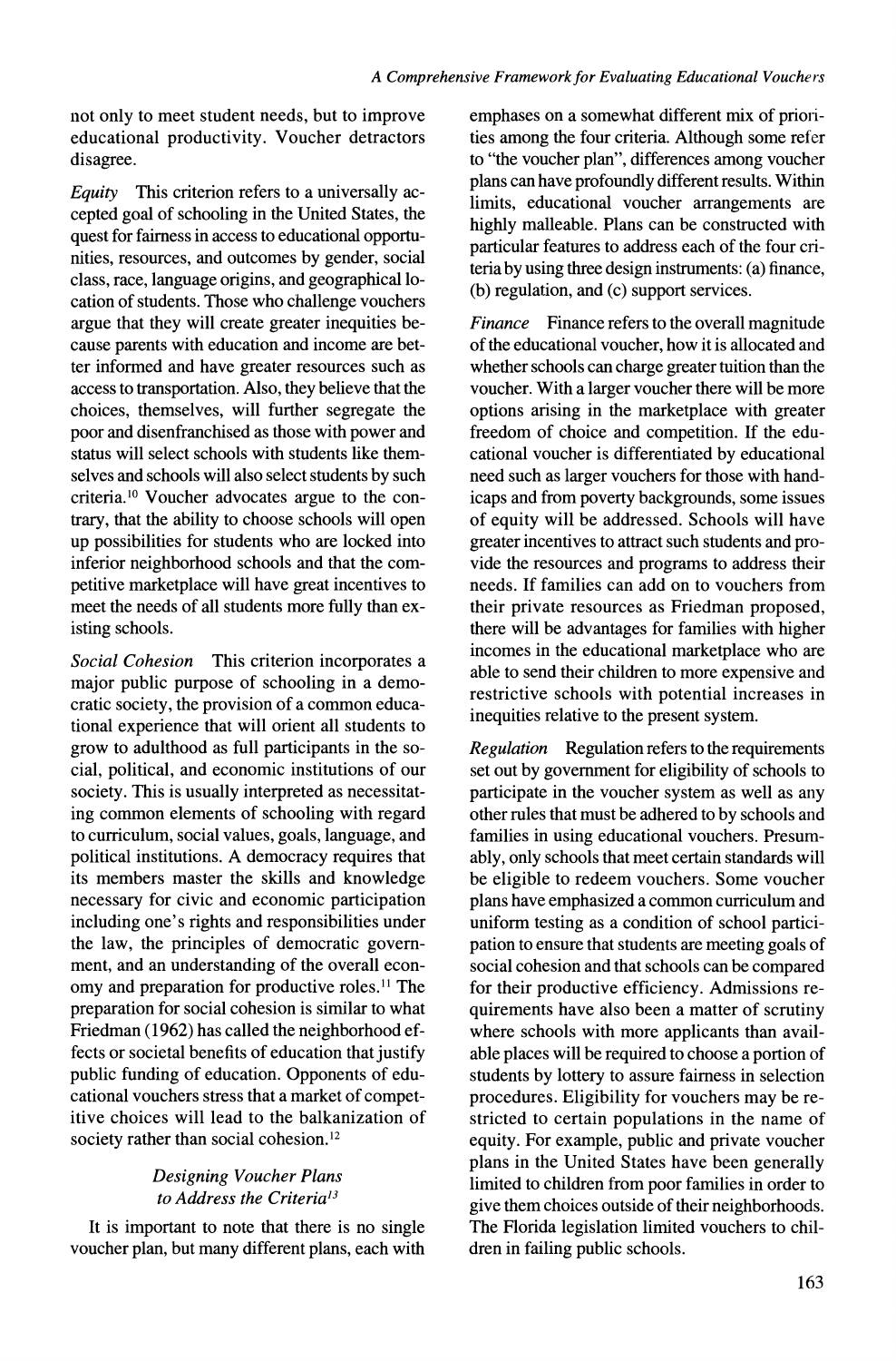Support Services Support services refer to those types of publicly provided services designed to increase the effectiveness of the market in providing freedom of choice, productive efficiency, and equity. Competitive markets assume that consumers will have access to a wide variety of choices as well as useful information for selecting among them. In the United States the availability of public transportation is very limited, necessitating a system of school transportation from the children's neighborhoods to their school of choice. In the absence of school transportation, school choices and competition for students will be limited, reducing both the competitive efficiency of schools and creating inequities for those who cannot afford private transportation. Information must be widely available for families to make informed choices about the schools that they select for their children. Accurate information on school programs and effectiveness as well as other important aspects of school philosophy and practice would need to be collected and disseminated to parents to assist in making decisions (Schneider, 1999). Technical assistance could also be provided by government agencies through information and training to new schools to advance the productivity of the entire sector.

Different voucher proposals have incorporated specific designs that utilize these three policy instruments to achieve particular goals. For example, the original Friedman (1962) proposal focussed primarily on freedom of choice and productive efficiency by establishing a flat voucher at a modest level with the ability of parents to add to the voucher for their children. No provisions were made for transportation or information (inhibiting somewhat the goal of informed choice), and regulation was minimal.14 Of course, the lack of information and transportation would likely reduce opportunities, especially for families with modest resources, this presents a challenge for equity. But these omissions would reduce costs and government intrusion with respect to family educational goals, presumably raising productive efficiency. Social cohesion was addressed with the suggestion of a minimal curriculum provision that is not described further.

A plan prepared for the U.S. Office of Economic Opportunity by Christopher Jencks (Center for the Study of Public Policy, 1970) placed much greater emphasis on equity, social cohesion, and freedom of choice as do plans suggested

by; Chubb & Moe (1990, p. 90), and Coons & Sugarman (1978). The Jencks plan provided larger vouchers for the poor, regulation of admissions, standardized tests for common areas of curriculum, and provision of both transportation and information. But, the high potential costs of transportation, information, and regulation could harm productive efficiency. This proposal put great emphasis on increasing choice, particularly for families who lack resources, but extensive regulations could also inhibit freedom of choice more generally by imposing admissions requirements, curriculum, and testing requirements on schools and limiting the numbers of schools that will enter the market.

In contrast to these general voucher plans, the privately financed voucher plans and publicly financed arrangements in Milwaukee and Cleveland are restricted to students from lower income families, with an obvious emphasis on increasing opportunities for these children alone. However, these are viewed as pilot programs by many of their advocates and an entrée or prelude to a more general voucher endeavor by others. Voucher plans for the poor vary considerably with respect to size of the voucher, regulation, and support services, with the two public plans encompassing substantial regulation while providing transportation and some information.15 In most of the privately financed voucher endeavors, the voucher has been set at a low level in order to require the parent to make a sacrifice by raising the remainder of the funds as a gesture of shared responsibility.

It is important to stress that setting out regulations and other provisions is only a necessary condition for using finance, regulation, and support services to construct a voucher (or charter school) plan. Equally important is the implementation of these provisions. If schools are not permitted to charge additional payments to parents or take donations, this policy is only as good as the ability to enforce it. The same is true for ensuring that a common curriculum is used or that admissions decisions are made in an equitable manner. For example, many of the states seem to have guidelines for charter schools that are not strictly enforced because the states have provided only minimal appropriations for ensuring their implementation. Certainly, states have not been able to assure consistent quality among traditional public schools through setting out requirements that are often vague and difficult or costly to monitor. Imple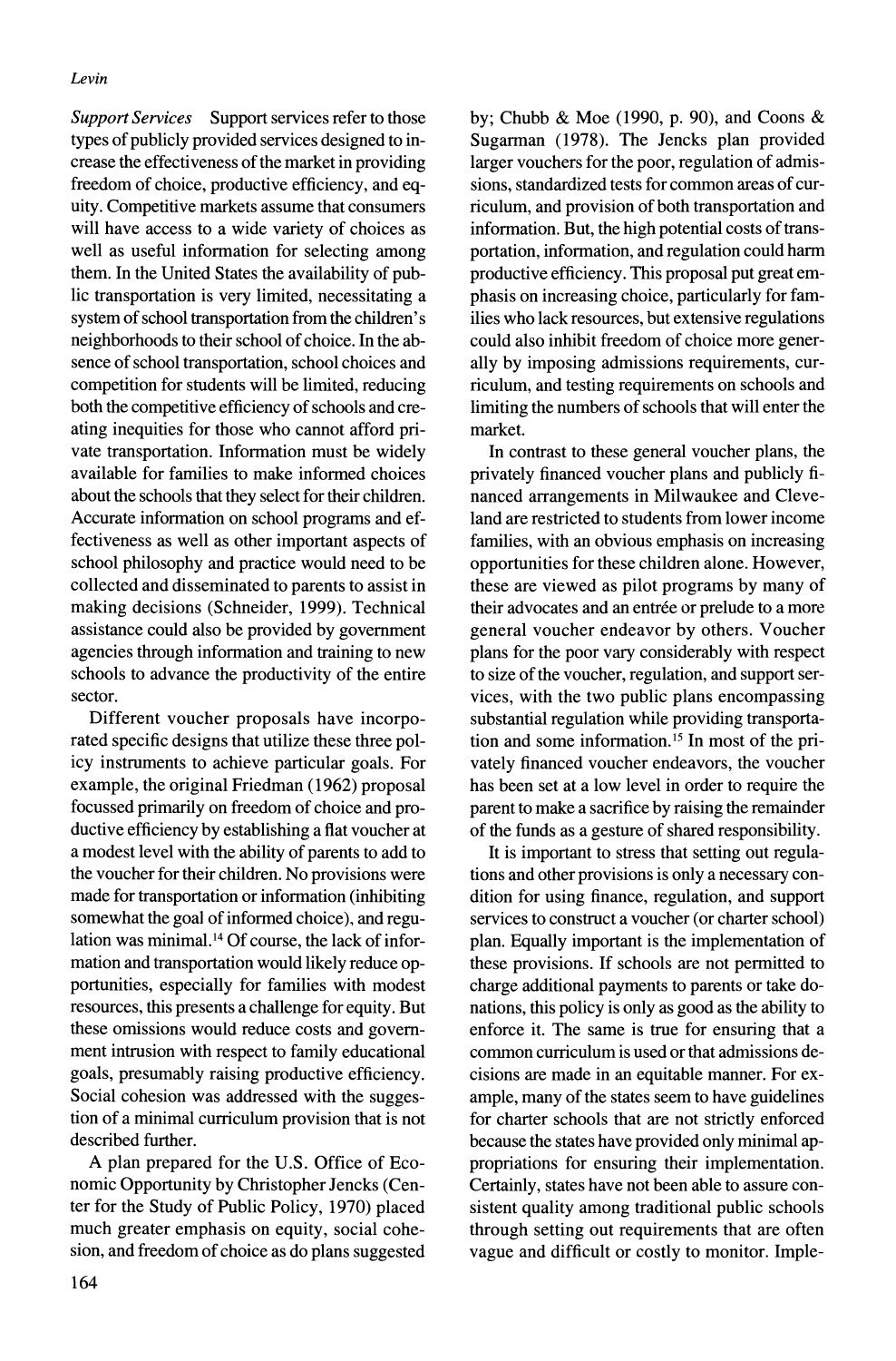mentation requires resources, monitoring, technical assistance, and sanctions. In the absence of the first three of these, the sanctions are not meaningful. Thus, any analysis of the use of the three design instruments must go beyond the formal provisions to the adequacy of the mechanisms for implementing provisions. $16$ 

## *A System of Tradeoffs and Preferences*

Moe (1995) has suggested that molding particular objectives into voucher plans is a matter of design. To some degree he is correct, but such a perspective does not acknowledge the tensions and conflicts among criteria and goals in themselves that suggest that gains in fulfilling one criterion may reduce the ability to fulfill others. This means that intrinsically there must be tradeoffs. Some goals cannot be attained without sacrificing others.

For example, Friedman's plan aims to maximize freedom of choice and productive efficiency through competition, arguably, at the expense of equity and social cohesion. Recall that Friedman would provide a modest, flat voucher at public expense with parental options to add to the voucher from their private resources and schools could set tuition at any level. Regulation would be minimal, and there would be no provision for transportation and information. This would promote a very large number of alternatives at different levels of tuition,*for those who could afford them,* with few restrictions on schools that enter the marketplace, promoting a large supply of options. Clearly, social cohesion and equity goals would not be paramount.

Conversely, plans that emphasize social cohesion and equity tend to reduce freedom of choice and productive efficiency by establishing a variety of regulations and support services. For example, the Jencks plan (Center for the Study of Public Policy, 1970) would regulate admissions and curriculum and require standardized testing and reporting of results. It would also provide larger vouchers for the poor-so-called compensatory vouchers-and a system of transportation and information.17 Furthermore, vouchers could not be augmented from private resources. The regulations and a fixed-government voucher with no private augmentation would reduce freedom of choice relative to the Friedman plan. The high costs of providing information and transportation and monitoring the regulations for eligible schools could add considerably to the costs of the voucher system and reduce productive efficiency (Levin & Driver, 1997). The plan designed by Jencks and associates would focus on equity. The common curriculum and testing requirements would also be expected to improve social cohesion.

Although some design provisions would improve outcomes along more than one criterion, almost all would also reduce outcomes on other criteria. Provision of information and transportation will improve choice options for all participants, but especially for those from families with the least access to information and transportation, (i.e., the poor.) But, such provisions would also raise the costs of the overall educational system, probably reducing productive efficiency unless gains from competition due to better information and access offset the costs of transportation and information. The establishment of regulations with continuous monitoring and enforcement could be used to increase equity and social cohesion, but at the sacrifice of freedom of choice and productive efficiency.

This means that there is no optimal system that provides maximal results among all four criteria. Ultimately, the choice of design features will depend upon specific preferences and values as transmitted through democratic institutions. Those who place a high value on freedom of choice will probably be willing to sacrifice some equity and social cohesion provisions by eschewing regulations and support services and allowing parental add-ons to vouchers. Conversely, those who place a high value on social cohesion will be willing to sacrifice some freedom of choice through establishing a common curriculum core and other standardized features of schools. Ultimately, much of the debate over the specifics of educational voucher plans revolves around the political power and preferences of the stakeholders.

It is an understatement to say that advocates of vouchers may agree on the general case for vouchers, but may disagree profoundly on specifics. There are even strong differences among persons who are often placed in the same general political category.I8 Thus, many political liberals want to see greater freedom of choice for students in the inner city through educational vouchers, even though political liberals are usually viewed as antagonistic to marketplace solutions for government services. At the same time, cultural conservatives are deeply committed to a common cur-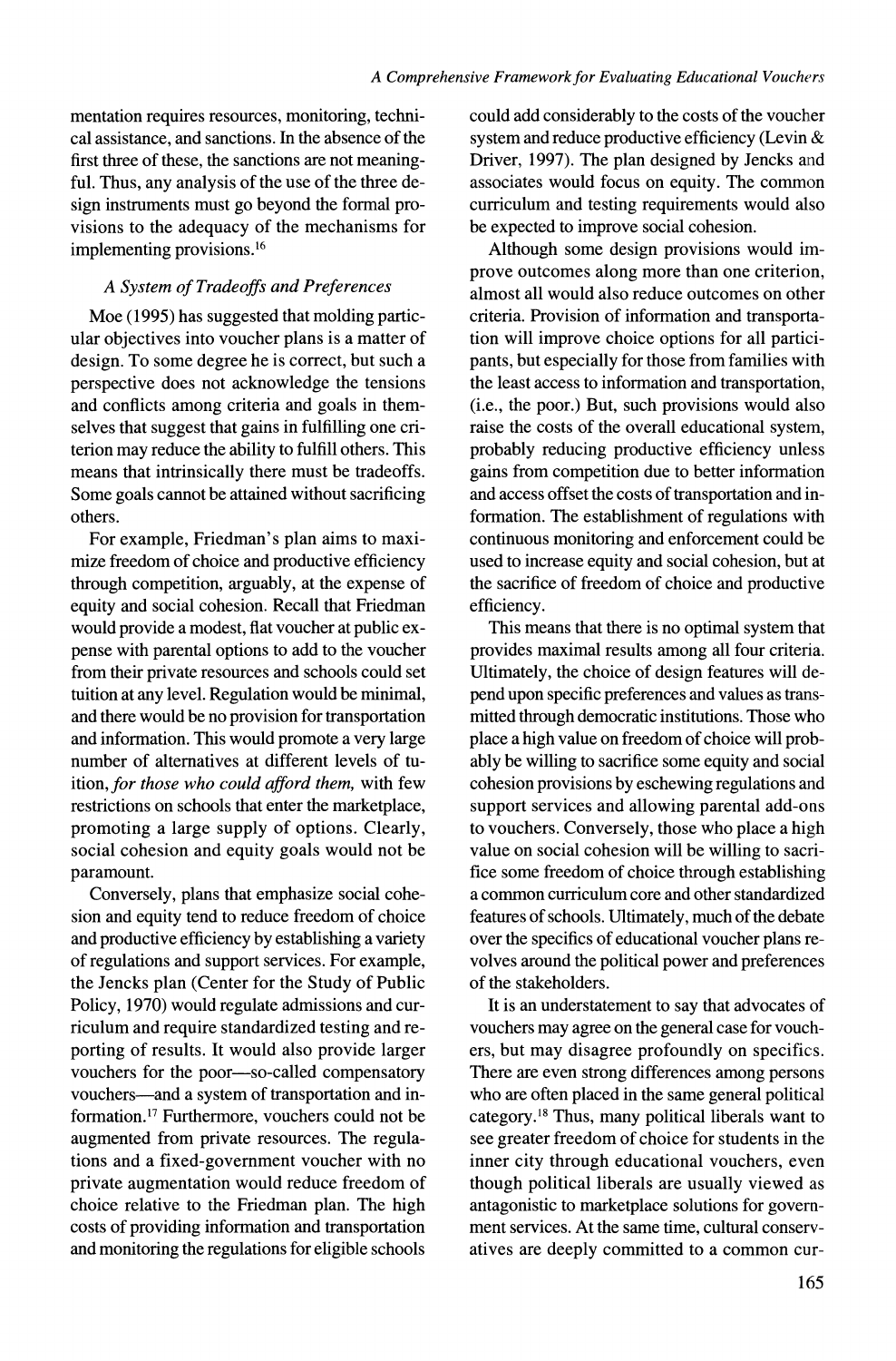riculum and knowledge framework that should be required of all students and the schools where they are enrolled-a very substantial commitment to regulation (Bennett, 1987; Hirsch, 1987). Conservatives with libertarian views reject regulatory requirements entirely in favor of market accountability.

## *Summary of the Evaluation Criteria*

Thus far we have suggested that educational vouchers and competing approaches to financing and organizing education can be assessed according to four criteria: (a) freedom of choice, (b) productive efficiency, (c) equity, and (d) social cohesion. We have asserted that voucher (and charter) plans can be designed to address each of these through employing three design tools as policy instruments: (a) finance, (b) regulation, and (c) support services. But, we have also concluded that even with the use of these three tools there are tradeoffs among the criteria in the sense that enhancing performance on one or more of them is likely to infringe on the performance of the others. Thus, educational voucher designs must choose priorities among the different criteria in considering these tradeoffs. In the final section we will consider the broad steps that must be taken to refine this framework for making evaluative choices both within an educational voucher system and in comparing educational vouchers with alternative educational policies.

#### **Refining and Applying the Framework**

In order to apply this framework, it is necessary to set out various dimensions for using the three policy tools to design or analyze voucher proposals; to develop the details for evaluating criteria; and to search for evidence that links the specific features of a voucher plan to the criteria. It would also be useful to ascertain social preferences and tradeoffs among the criteria.

## *Creating a Checklist for Design and Impact*

It should be possible to construct a checklist for the three policy dimensions so that both policy makers and laypersons can examine different voucher plans to know their crucial features. The Appendix sets out questions under the three design dimensions that might guide such analysis. It is important to note that the questions are illustrative rather than exhaustive. The responses to these questions should help in the analysis of

specific voucher proposals, although they might be augmented as new issues arise in the design of voucher plans. Each question invites a detailed evaluation of the proposed voucher arrangement.

In similar fashion it is important to provide a detailed structure of the components of each of the four criteria for evaluating the impact of voucher plans. The following are examples, but hardly a comprehensive listing, of such components:

*Freedom of Choice* Elements of this criterion include the magnitude and range of school costs that will be covered by vouchers including special needs; the range of permitted school philosophies, religious practices, and educational goals that will be allowed; the degree of regulation of curriculum, admissions, and testing; short-run and long-run supply of schools (depending on population density, funding incentives, and so on); the availability of information on alternatives; and the availability and extensiveness of transportation. The degree to which families versus schools make choices is also important and may be affected by regulation.

*Productive Efficiency* This criterion includes a variety of measures of academic outcomes relative to the costs for similar students and student services to produce these outcomes. Outcomes should include not only the standard academic subjects, but also other skills such as problem solving, working in teams, and effective decision making as required in high-productivity workplaces. Academic achievement should include not only knowledge as measured on test scores, but also understanding and application of knowledge in real-world situations. Costs should be compared against the costs of producing similar services for similar populations through other alternatives. Also, there must be a distinction between the costs of producing education at the school site and those associated with the system of monitoring and administering the educational system and providing support services (Levin & Driver, 1997). A voucher system may require a range of support and administrative elements that are likely to be more extensive and costly than those of the present overall system.

*Equity* The components of equity include identification of the particular distinctions among populations that are the focus of equity such as race, income, gender, immigrant or language status, and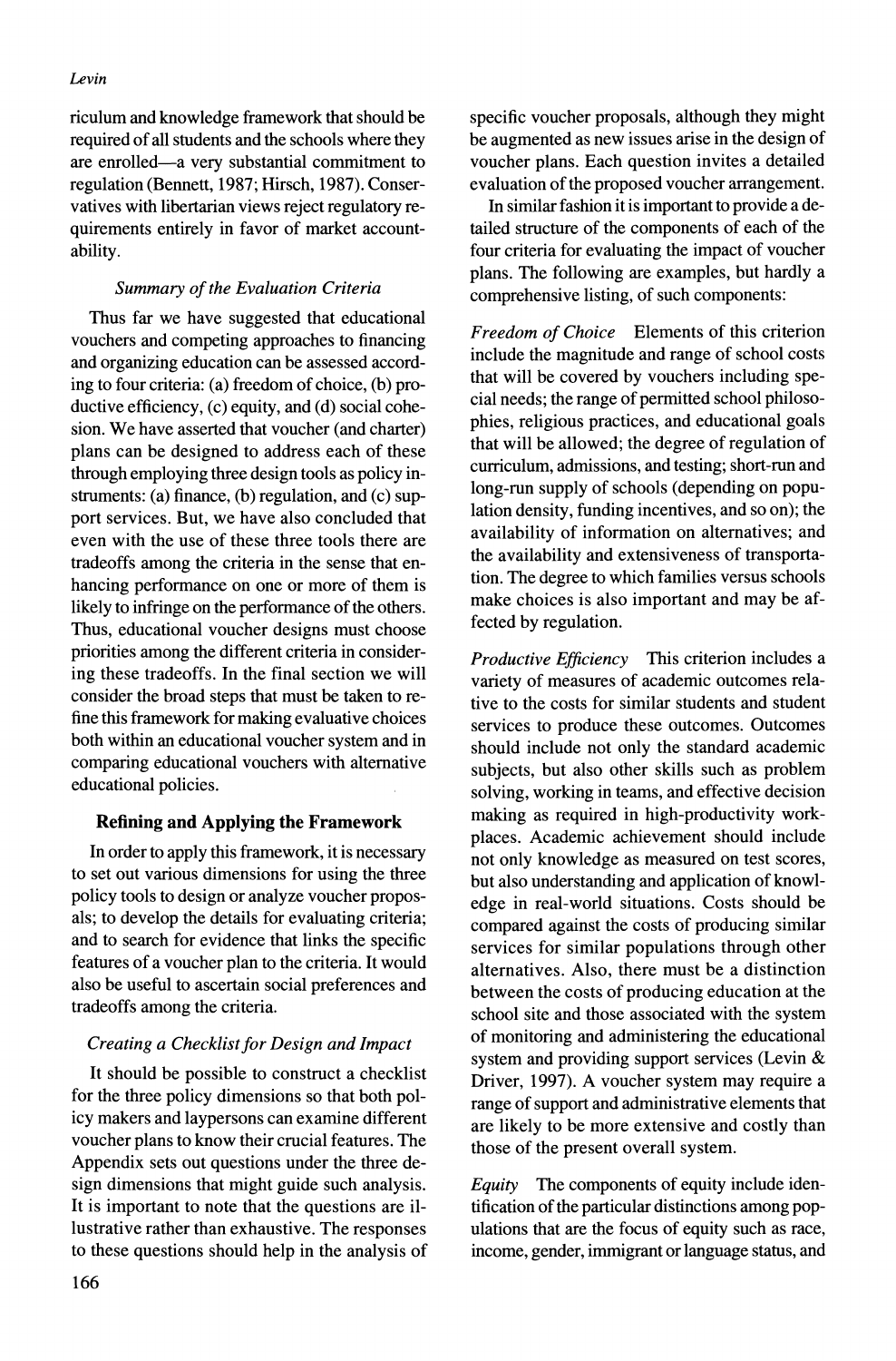geographical region. Availability of services to respond to special educational needs is also central. Components of analysis include the degree of access to educational opportunities, the quality of those opportunities including school resources and peers, and the probable educational outcomes for those groups. Some have expressed concerns about "cherry picking" so that students left behind lose their more advantaged and able peers and schools lose those parents who would be more active in changing the public schools (Zimmer & Toma, 2000). This too, should be accounted for in the equity measures.

*Social Cohesion* This criterion includes those common elements that prepare students for civic participation. In general, this encompasses exposure to history, political institutions and their dynamics, legal frameworks and institutions, citizen rights and responsibilities within the political and legal systems, economic institutions and their functions, and a common language. In addition, it may include an attempt to provide productive interactions with peers from different perspectives or cultures. It may also require community service and applications of the institutional framework in the classroom through debates, mock trials, "constitutional conventions," and other manifestations of citizen roles.

Each of these must be as fully developed as possible so that detailed comparisons of the impacts of different educational systems of finance and operation can be ascertained.

#### *Assembling Evidence*

The analysis of voucher plans and the descriptions of the four evaluative criteria can be used as a framework to assemble evidence on the consequences of vouchers and other alternatives.<sup>19</sup> An extensive summary is beyond the scope of this article, but examples of evidence can be suggested.

Freedom of choice has not been studied directly. It is obvious that marketplace approaches generally provide more choice than conventional neighborhood schools, but not necessarily more than public-choice approaches such as intradistrict, interdistrict, magnet, and charter school plans. Inner city and private voucher plans have surely expanded choice for the low-income populations towards which they have been targeted (e.g., Witte, 2000; Moe, 1995). Attention needs to be devoted to ranges of alternatives with respect to types of educational choices and their affordability and accessibility under specific voucher plans (Gill, Timpane, Ross, & Brewer, 2001, pp. 115-137).

Evidence on productive efficiency is more abundant, although limited in scope (mostly analysis of test scores) and equivocal in many ways. For example, McEwan (2000a) found modest differences in favor of private and voucher students for student achievement in reading and mathematics. In a review of econometric studies, Belfield and Levin (in press) found small positive effects of school competition on a range of educational outcomes. Studies of the impact of educational vouchers on improving competitive efficiency of schools is too limited to generalize from according to both McEwan (2000b) and the very extensive study by the Rand Corporation (Gill et al., 2001).

The imaginative use of randomized field trials of vouchers in three cities by Howell, Wolf, Camp-. bell, and Peterson (2002) showed a positive impact for African Americans (although not for Hispanics) in one city, after two years. However, no advantage in achievement was found in the third year with the exception of African-American stu-. dents in New York City (Howell & Peterson, 2002; Viadero, 2002). No systematic cost comparisons for comparable students and services are available. but the costs of administering a voucher system appear to be higher than for the existing organization of schools (Levin & Driver 1997).<sup>20</sup>

Some inferences have been drawn about equity in terms of who chooses and receives the benefits of choice (Fuller, Elmore, & Orfield, 1996). In general, minorities and the poor are less likely to choose, unless the plan is restricted to these groups. Such populations are also more limited in information (Levin, 1998; Schneider, Teske, & Marschall, 2000) and transportation access (Levin. 1998). Although there are many assertions about potential effects on student stratification, peer effects, unfair admission practices, and effects on remaining students in schools where students have left, the supporting evidence is drawn from other choice situations (Gill et al., 2001, pp. 139-184). There is virtually no rigorous evidence from specific voucher plans.

Recent studies on civic education and behavior that might reflect on social cohesion are also inconclusive. $21$  A Massachusetts study compared civic education and behavior across different types of schools; charter schools, public schools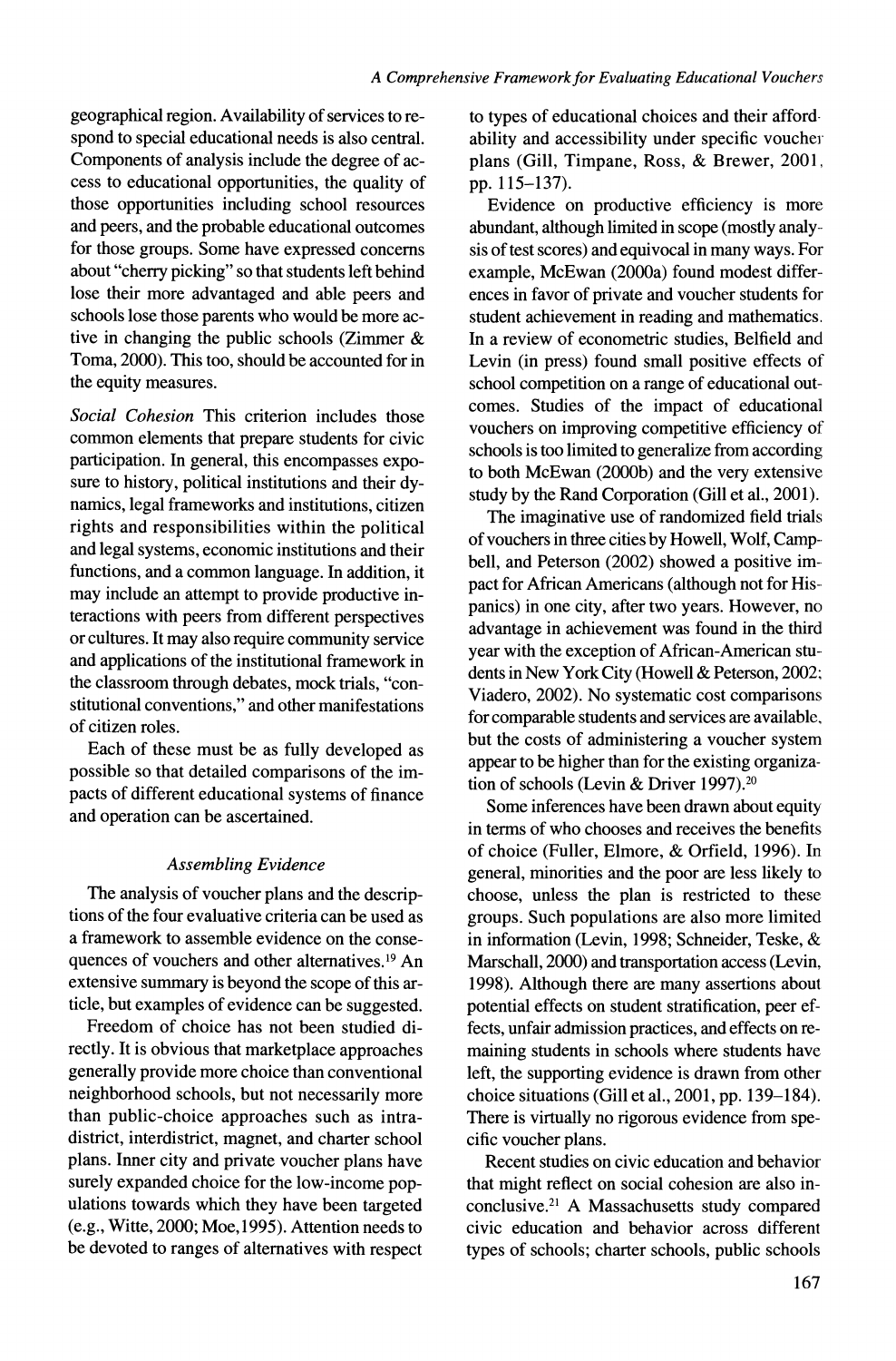with different achievement, catholic schools, and private schools (Campbell, 2001). However, both sampling issues and a lack of statistical controls on student selection and school characteristics limit interpretation. Greene (1998) argued that private schools promote greater tolerance than public schools, but he did not adjust for the self-selection that differentiates student bodies between the two types of schools. Godwin, Deng, Martinez, Wolf, and Wood (2001) adjust for self-selection and find that some groups of private schools are as effective or superior to public schools in the teaching of democratic norms and political tolerance.

A concerted effort must be made to develop a wide range of reliable evidence and to use the rubric to evaluate the evidence. The Rand study (Gill et al., 2001) did an exhaustive study on what is known and what is lacking and concluded that the knowledge base is still inadequate to draw conclusions on these dimensions

#### *Gauging Preferences*

The lack of solid evidence on most of the criteria may explain why the weight of political opinion, ideology, and preferences seem to dominate the voucher debate. Reference to evidence is often overstated and selective. This phenomenon suggests that a study of relative importance of the different criteria is important (e.g., Moe, 2001). In particular, we need to ascertain how different populations set priorities among the criteria in establishing their own preferences for a particular kind of educational system.22 This does not mean that the best system is one that is reflective of individual opinions, summarized for particular demographic groups or geographical entities. It may be difficult for individuals to consider the value of the social purposes of schooling.<sup>23</sup> But, we believe that sophisticated public opinion polling can assist in providing the contours of preferences for a given population and segments of that population that differ by age, race, education, income, political orientation, and so on. By using methodologies that allow respondents to weight their preferences among a number of competing criteria, we might obtain data that enable us to judge tradeoffs. $24$ 

## *Supreme Court Decision on the Cleveland Program*

In June 2002 the U.S. Supreme Court in *Zelman v. Simmons-Harris* (2002) handed down its important decision on the constitutionality of vouchers under the Cleveland Scholarship and Tutoring Program (CSTP). Although the Court did not carry out a comprehensive evaluation of vouchers, it is instructive to examine the views of the Court regarding the Cleveland program within the evaluation framework proposed in this article. The CSTP provides tuition aid to parents for sending their children either to private schools (religious or nonreligious) or public schools outside of the Cleveland district or for tutoring. Payments are contingent on financial need. Parents with incomes below 200% of the poverty line (\$ 27,722 for a family of three) are given priority and can receive 90% of private school tuition up to \$2,250. Students can also choose to go to public schools in other school districts, receiving a flat voucher of \$2,250. Tutorial assistance of \$360 a year is available to students in the Cleveland school system that do not receive voucher scholarships. Vouchers can be supplemented by other scholarships and financial assistance as well as by funding from parental resources. In the case of private school vouchers, few regulations are imposed beyond those that already apply to private schools in Ohio. Schools must not discriminate in admissions and must provide data for evaluation. In terms of support services, transportation is offered at public expense.

It should be noted that the Cleveland School District was declared to be failing by a federal district court in 1995 and placed under state control. Subsequently, the State of Ohio undertook a number of interventions including the establishment of magnet schools and the CSTP. The issue before the Supreme Court was whether the CSTP violates the Establishment Clause of the First Amendment which declares that "Congress shall make no law respecting an establishment of religion . . .". This clause has been interpreted as preventing the states from enacting laws that have the purpose or effect of advancing or inhibiting religion. In 1999-2000 some 82% of the participating private schools were religious and 96% of students receiving vouchers or scholarships were in religious schools. By a 5-4 majority, the Supreme Court declared that the CSTP neither advances nor inhibits religion.

Of the four criteria in the comprehensive evaluation framework, the Court's decision gave overwhelming attention to freedom of choice. Its principal argument is that the CSTP is neutral with respect to religion because it simply provides additional options among a much larger range of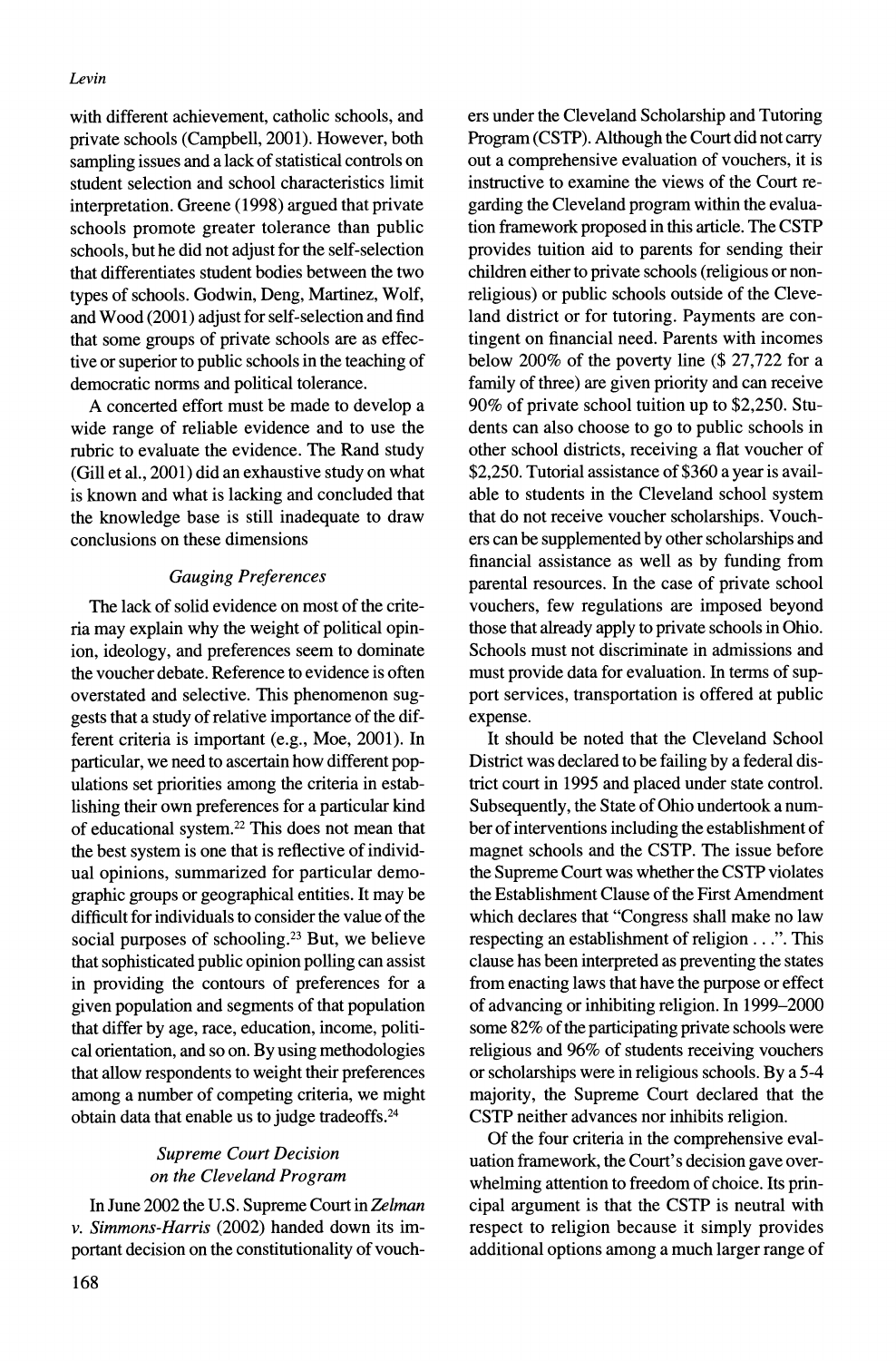choices in a failing school district. That is, the CSTP simply adds interdistrict, private school, and tutoring options to the existing choice opportunities of magnet schools and charter schools (called community schools in Ohio). Although equity issues are mentioned, productive efficiency is largely neglected, and the majority decision does not address the major issue of social cohesion. The dissenting justices emphasized that the decision serves to authorize the use of public funds to indoctrinate religious "truths" and to create the potential for social strife rather than social cohesion and democratic functioning.

In terms of freedom of choice, the Court's majority viewed the CSTP as only one among a variety of choice mechanisms available to students in Cleveland that enables them to find alternatives to their neighborhood public schools. When CSTP with its 4,200 students is placed within the context of the Cleveland School District with about 75,000 students, it is a relatively small choice program. Magnet schools enrolled about 13,000 students in 1999, and an additional 2,000 students were enrolled in an expanding set of charter schools. Accordingly, the Majority argued that the CSTP is neutral with respect to religion and simply provides additional private options within a larger choice framework.

Interestingly, equity is mentioned only in passing because of the preference given by CSTP for participation of lower income families and the fact that the Cleveland Public Schools have a predominance of students from low-income and minority families. Of some surprise is the lack of attention in the decision to the productive efficiency arguments, especially given the designation of Cleveland as a failed district that led to the CSTP and other state interventions. Certainly, the overall debate about CSTP has been placed within the claim that vouchers for private schools have merit because they raise student achievement relative to public schools and that competition with private schools should spur public schools to improve (e.g., Peterson & Hassel, 1998). The lack of focus on productive efficiency is likely due to two factors: the narrow focus of the case on the religious issue and the ambiguity of the evidence from evaluations of student achievement (Metcalf, 2001).<sup>25</sup> The majority may have also believed tacitly that private schools are superior in their results to public schools, even in the absence of rigorous evidence.

The omission of concern about the social cohesion issue is somewhat more puzzling. Justiccs Souter and Breyer, in their dissenting statements, place great emphasis on the divisiveness of educating students in schools with strong religious indoctrination. But, this perspective is not considered, except in passing, in the majority opinion. In the light of the framework set out above, the social cohesion criterion was simply not given much weight by the majority.

In the final analysis it is important to note that the Supreme Court decision addressed whether a specific voucher plan that allows the participation of religious schools is permissible according to the Constitution. It may still fail to pass muster among states that have stricter constitutional prohibitions on church-state relations.<sup>26</sup> Whether this plan constitutes desirable educational policy is beyond the purview of the Supreme Court and must be decided through democratic mechanisms that govem education within the states. For those states considering educational vouchers, proposals may build on the discussions and criteria used by the Court in designing finance, regulation, and support services. For example, the states may consider voucher approaches that allow vouchers of higher value, opening up a greater range of schools that are willing to accept voucher students than just the lower cost and subsidized religious schools. Or, states that take social cohesion aspects most seriously may decide against vouchers or set out strict curriculum, personnel, and testing requirements to assure greater commonality in educational experience and civic preparation and to prevent practices that are considered to promote potential strife. The policy tools and criteria proposed in this article are useful in carrying out more detailed evaluations of the Cleveland plan as well as the Supreme Court decision and the views of the concurring and dissenting justices.

#### *Summary*

The policy issues surrounding educational vouchers are far more complex than the typical assertions on the subject. Multiple educational goals and differences in design features of voucher plans suggest the need for a more detailed and comprehensive approach to evaluation of educa- tional vouchers and their consequences. Preferences for different educational goals mean that. even with similar evidence on the effectiveness of different features, different voucher advocates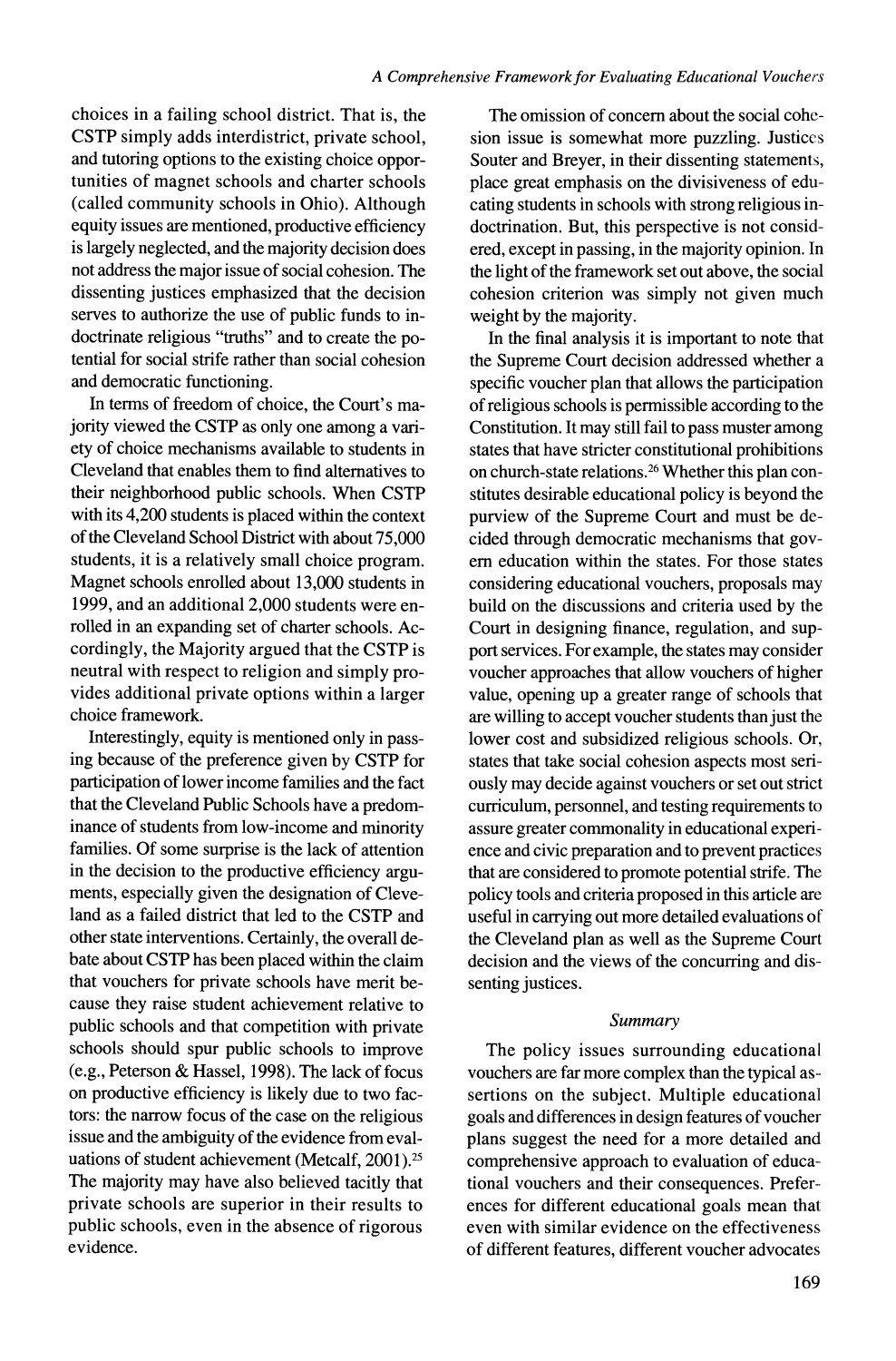may disagree profoundly on the design of a voucher system. Among those who oppose educational vouchers, the opposition is likely to stem more from concerns about equity and social cohesion than a desire for more choice or productive efficiency. The framework presented here may provide a useful context for addressing that combination of values, preferences, and design issues.

#### **Appendix**

Questions for Analyzing Design Dimensions of Vouchers

Finance:

Funding from Private Sources

Can parents add on to the voucher to enroll their children in schools with higher tuition?

Are schools permitted to raise funds or use assets provided outside of voucher support?

Can schools charge fees to parents for specific services? Which ones?

#### **Affordability**

• Is the magnitude of the voucher at a high, medium, or low level relative to the range of tuition costs of schools?

• Is the voucher adequate to promote an abundant supply of schooling places for voucher students?

Responsiveness to Educational Needs and Resource Costs

• Is the voucher graduated according to educational need such as special education, compensatory education, and bilingual education?

• Does the voucher take account of differential costs of education by geographical area because of different costs of resources or diseconomies of scale in rural areas?

• Is the voucher differentiated according to schooling level and type?

#### Regulation:

Curriculum and School Performance

Is a standard curriculum or partially standardized curriculum required?

• Is mandatory testing required with specific tests?

• Must schools report aggregate testing results by subject and grade and for different groups of children (e.g., handicap, poverty, home language, and minority criteria)?

Can schools promote religion or religious practices or political views?

#### Personnel Requirements

What employment and certification standards must personnel meet?

• Are there restrictions on staffing and class size?

• How will salaries and benefits be determined?

What arrangements are made for collective bargaining?

#### Sponsorship

Can schools be sponsored by religious or political entities?

#### **Facilities**

What are the minimal requirements for physical facilities (e.g., classrooms, gymnasiums, auditoriums, play areas, lavatories)?

What safety requirements must schools meet (e.g., fire or seismic safety)?

#### Student Eligibility

What are the geographical limits of school and student eligibility (state, city, school district, region)?

Are there income or ethnicity limits for student participation?

#### Parental and School Disputes

Within what limits can schools set requirements for parental roles and student behavior (parent and student contracts)?

Must schools (and parents) submit irreconcilable disputes to a government or independent authority for adjudication?

#### Support Services:

#### **Transportation**

• Is there a reasonable system of transportation provided at public expense to assure that families have access to a sufficient number of schools?

#### Information

Are schools required to provide accurate information on philosophies, curriculum, staff qualifications, facilities, practices, and student achievement for parental choice?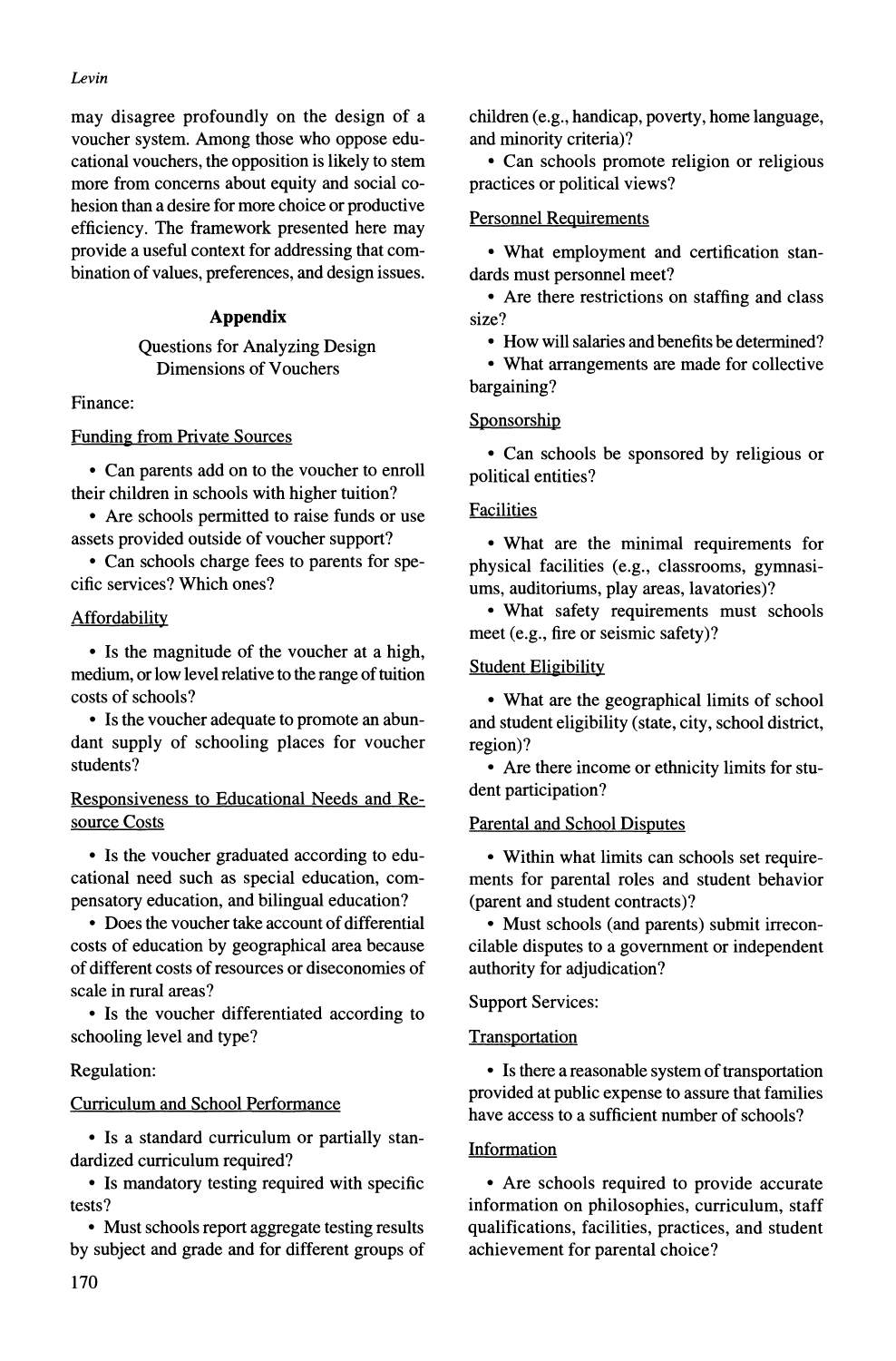• Is there a mechanism for disseminating accurate information to parents and students about school choices that provides access to that information regardless of income, education, or language of origin?

• Is there assistance for parents (and older students) to gather and interpret information to make school choices?

#### Dispute Provision

• Is a mechanism provided for adjudication of disputes between schools and families regarding suspension, expulsion, or switching schools during the school term?

#### **Notes**

An earlier version of this article was presented at the Interdisciplinary Symposium on the Futures of Education, Zurich, March 28-30,2000. The author wishes to thank his colleagues Clive Belfield, Patrick McEwan, and Janelle Scott for their support and comments and Parag Joshi for his assistance. Fred Doolittle, Steve Klees, and Dwight Holmes and three anonymous referees provided useful critiques of an earlier draft.

<sup>1</sup> It should be noted that charter schools vary considerably from state-to-state in the way that they are financed, regulated, and provided with support services (RPP International, 1999).

<sup>2</sup> See No. 00-1751 Susan Tave Zelman, Superinten*dent of Public Instruction of Ohio, et al., Petitioners v. Doris Simmons-Harris, et al.* Docketed: Lower Ct: United States Court of Appeals for the Sixth Circuit May 23,2001 (00-3055/3060/3063).The U.S. Supreme Court handed down its decision on May 27,2002 in *Zelman* v. *Simmons-Harris* (00-1751)234 F.3d945, reversed. The complete text of the Supreme Court's decision, issued on June 27, 2002, with concurring and dissenting opinions is found at http://supct.law.cornell. edu/supct/html/00-1751.ZS.html. Details on the Cleveland and Milwaukee plans are found in U.S. General Accounting Office (2001)

<sup>3</sup> See summaries in Levin (1998); McEwan (2000b); Goldhaber (1999), and the more recent progress in Gill et al. (2001) and Godwin and Kemerer (2002).

There has been a tremendous outpouring of recent literature on educational vouchers, much of it limited to a one-sided picture of the issues or to a single issue. Although these sources are valuable, they do not establish a common framework and tend to be framed more in advocacyterms than a more balanced approach.Compare, for example, Fuller, Elmore, and Orfield (1996) with Peterson and Hassel (1998). Other recent works include Henig (1994), House (1998), Sugarman and Kemerer (2000), Viteritti (1999), Wells (1993), and Witte (2000). Compare the narrower focus of each of these works with the much wider range of issues that emerged in a series of meetings on vouchers and choice with participation of a very diverse set of representatives in Center on Education Policy (2000). The broadcst evaluation of evidence is Gill. et al. (2001) and Godwin & Kemerer (2002). Although both cite an earlier version of this article, their analytic categories differ somewhat from those suggested here. Also, see Levin (1999) for the earliest version of the arguments regarding policy tools, criteria, and tradeoffs. Gill et al. (2001) also compares vouchers and charters according to a common set of criteria.

<sup>5</sup> McEwan (2000a) provides a comprehensive summary of most of the statistical studies.

 $6$  The next section draws heavily upon the analysis in Levin (1987).

<sup>7</sup> Feigenbaum, Henig, and Hamnett (1999) offer other explanations that are more generic in scope and less closely linked to the specifics of the educational case.

Husted and Kenny (2002) found strong evidence that school finance equalization in California led to greater private school enrollments as funding among districts became more nearly equal.

<sup>9</sup> Note that Henig and Sugarman (1999) suggest that an analysis of choice among independent schools, public schools within districts, and locational decisions affecting schooling suggest that three fifths of all students are in "choice schools". In a review of about 40 econometric studies that test for the apparent effects of competition on educational results, a small positive effect was found; but a very large share of the analyses show results that are statistically insignificant (Belfield & Levin 2001).

<sup>10</sup> In a somewhat different context, in New Zealand, Fiske and Ladd (2000) review a choice process that, they believe, has lessons for voucher plans.

"What, precisely, the benefits are and how they are produced is hardly an area of consensus. For some general readings on this subject see Callan (1997), Cuban and Shipps (2000), Goodlad (1997), Guttman (1986), and Soder (1996). For specific interpretations on curriculum, see Bennett  $(1987)$  and on content, see Hirsch (1987).

**l2** One dilemma is that of delineating the size and scope of the social unit that will be used as a basis for social cohesion. For example, some ethnic and racial groups emphasize the need to use the schools to develop cohesion within their communities. This goal may be in conflict with a more universal set of social cohesion goals. For a thoughtful discussion of this dilemma, see Fein (1970). One voucher adherent who argues that private schools do as well or better than public schools in teaching broad democratic values is Greene (1998).

<sup>13</sup> This framework can be applied to charter schools, the traditional organization of public schools, and other policy interventions in education to create a comparative approach. I have limited this illustration to educational vouchers for purposes of parsimony.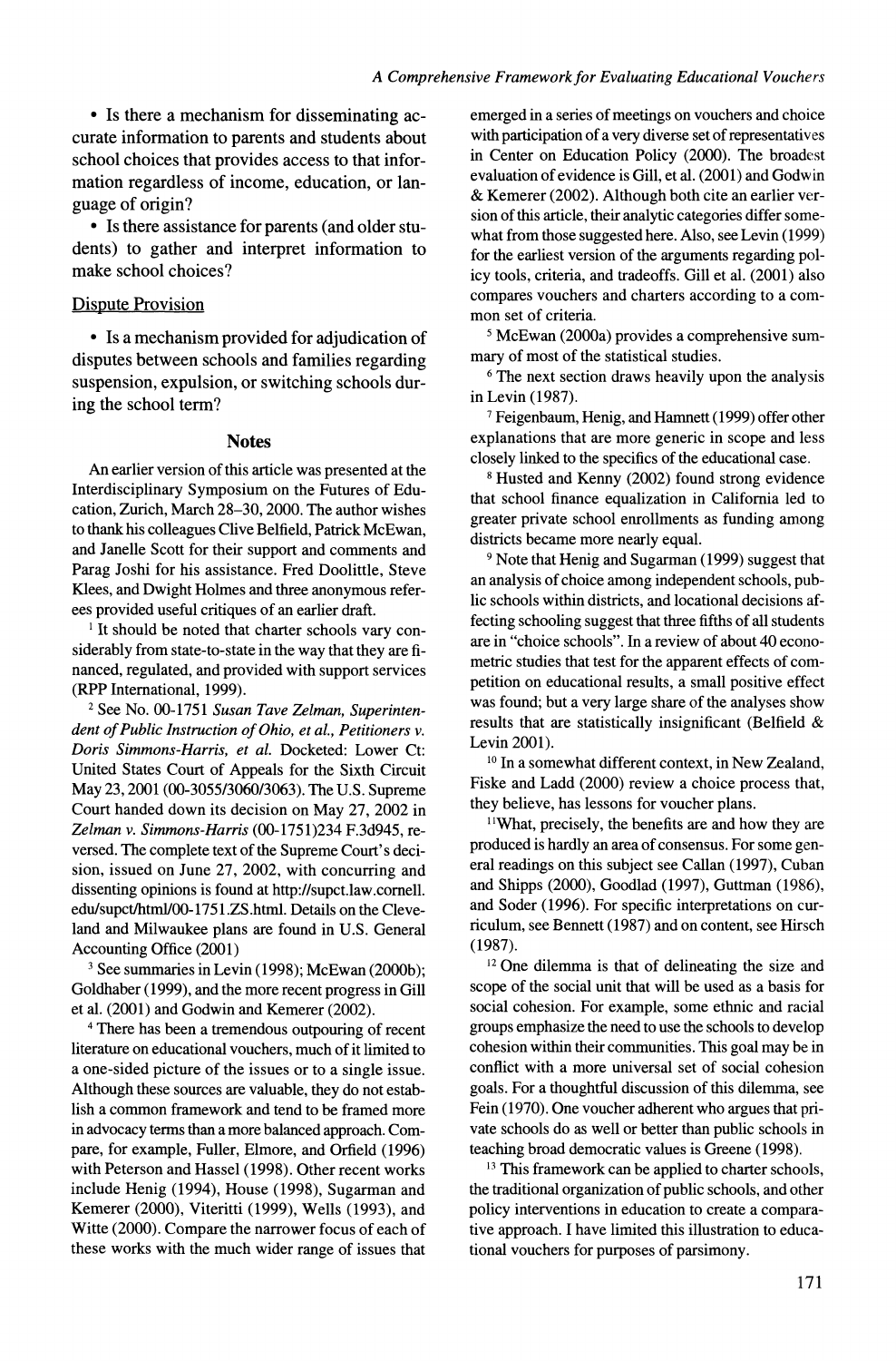**l4** It could be argued that the schools will provide their own information through promotional materials and informational sessions to parents. However, there is little assurance that the information will be accurate and balanced, and it may be especially difficult to process for less-educated parents. The dearth of knowledge and understanding by parents is heavily underlined in Public Agenda (1999). Schneider, Teske, and Marschall (2000) also found class and race differences in knowledge of schools.

<sup>15</sup> The Cleveland program requires achievement testing for accountability. Although the Milwaukee program required achievement tests until 1995, the schools are no longer required to provide that information. See U.S. General Accounting Office (2001) for details. Witte (2000) provides the most extensive description of the Milwaukee program and its development.

<sup>16</sup> Provisions for these kinds of activities can add considerably to costs. For example, see Levin and Driver (1997).

**l7** The rural poor are probably at an even greater disadvantage than the urban poor with respect to information and transportation.

<sup>18</sup> Moe (2001) provides many insights into value preferences of parents on educational policy.

<sup>19</sup> Attempts to summarize the evidence include Levin (1998), Goldhaber (1999), Gill et al. (2001) and Godwin and Kemerer (2002).

<sup>20</sup> A common shortcut used by casual observers for comparing costs is to compare tuition at private schools with the per student expenditure on public education. Such an approach is inappropriate for reasons set out in Levin (1998, pp. 383-384).

21 Interestingly, the International Study of Civic Education (Torney-Purta, Lehmann, Oswald, & Schulz, 2001; U.S. Department of Education, 2001) found that the United States had the highest score among the 28 countries in civic skills and the use of civic- related knowledge. It finished among the top group in civic knowledge and slightly above average in civic content.

22 Cost-utility and multiattribute-utility analyses may offer some promise (Levin & McEwan, 2000, pp. 189-216).

**<sup>21</sup>**Discussions with staff of the survey organization, Public Agenda, for their report *On Thin Ice* (Public Agenda, 1999) provide a sobering view of how well citizens understand the issues. Even when stated in the simplest terms, the issues are not easy for laypersons to grasp.

**<sup>24</sup>**In earlier versions of this framework we designed "advantage maps" to compare the impacts of particular voucher designs on the four criteria with those of traditional school organization.

**25** See Metcalf (2001) for the State of Ohio's evaluation of the CSTP. Justice O'Connor argues (correctly in my view) that academic performance is too narrow a criterion on which to judge voucher schools and that

"parents in the inner-city also choose schools that provide discipline and a safe environment."

26 See Kemerer (2002) for an analysis of state restrictions.

#### **References**

- Belfield, C. R., & Levin, H. M. (in press). The effects of competition on educational outcomes: A review of the U.S. evidence. *Review of Educational Research.*
- Bennett, W. *J.* (1987). *James Madison high school: A curriculum for American students.* Washington, DC: U.S. Department of Education.
- Catterall, J. S. (1982). *The politics of education vouchers.* Unpublished doctoral dissertation, Stanford University School of Education.
- Callan, E. (1997). *Creating citizens.* New York: Oxford University Press.
- Campbell, D. E. (2001). *Civic education: Readying Massachusetts' next generation of citizens* (White Paper No. 17). Boston, MA: Pioneer Institute for Public Policy Research.
- Center on Education Policy. (2000). *School vouchers.*  Washington, DC: Author.
- Center for the Study of Public Policy. (1970). *Educational vouchers.* Report prepared for the U.S. Office of Economic Opportunity. Cambridge, MA: Author.
- Chubb, J., & Moe, T. (1990). *Politics, markets, and America's schools* Washington, DC: The Brookings Institution.
- Clune, W., & Witte, J. (Eds.). (1990). *Choice and control in American education,* (Vols. 1-2). New York: Falmer Press.
- Coons, J. E., Clune, W., & Sugarman, S. (1970). *Private wealth andpublic education.* Cambridge, MA: Belknap Press of Harvard University Press.
- Coons, J. E., & Sugarman, S. (1978). *Education by choice.*Berkeley, CA: University of California Press.
- Cuban, L., & Shipps, D. (2000). *Reconstructing the common good in education.* Stanford, CA: Stanford University Press.
- Encarnation, D. J. (1983). Public finance and regulation of nonpublic education: Retrospect and prospect. In T. James & H. M. Levin (Eds.), *Public dollars for private schools* (pp. 175-95). Philadelphia, PA: Temple University Press.
- Feigenbaum, H., Henig, J., & Hamnett, C. (1999). *Shrinking the state: The political underpinnings of privatization.* New York: Cambridge University Press.
- Fein, L. J. (1970). Community schools and social theory: The limits of universalism. In H. M. Levin (Ed.), *Community control of schools* (pp. 76-99). Washington, DC: The Brookings Institution.
- Finn, C. E., Vanourek, G., & Manno, B. V. (2000). *Charter schools in action.* Princeton, NJ: Princeton University Press.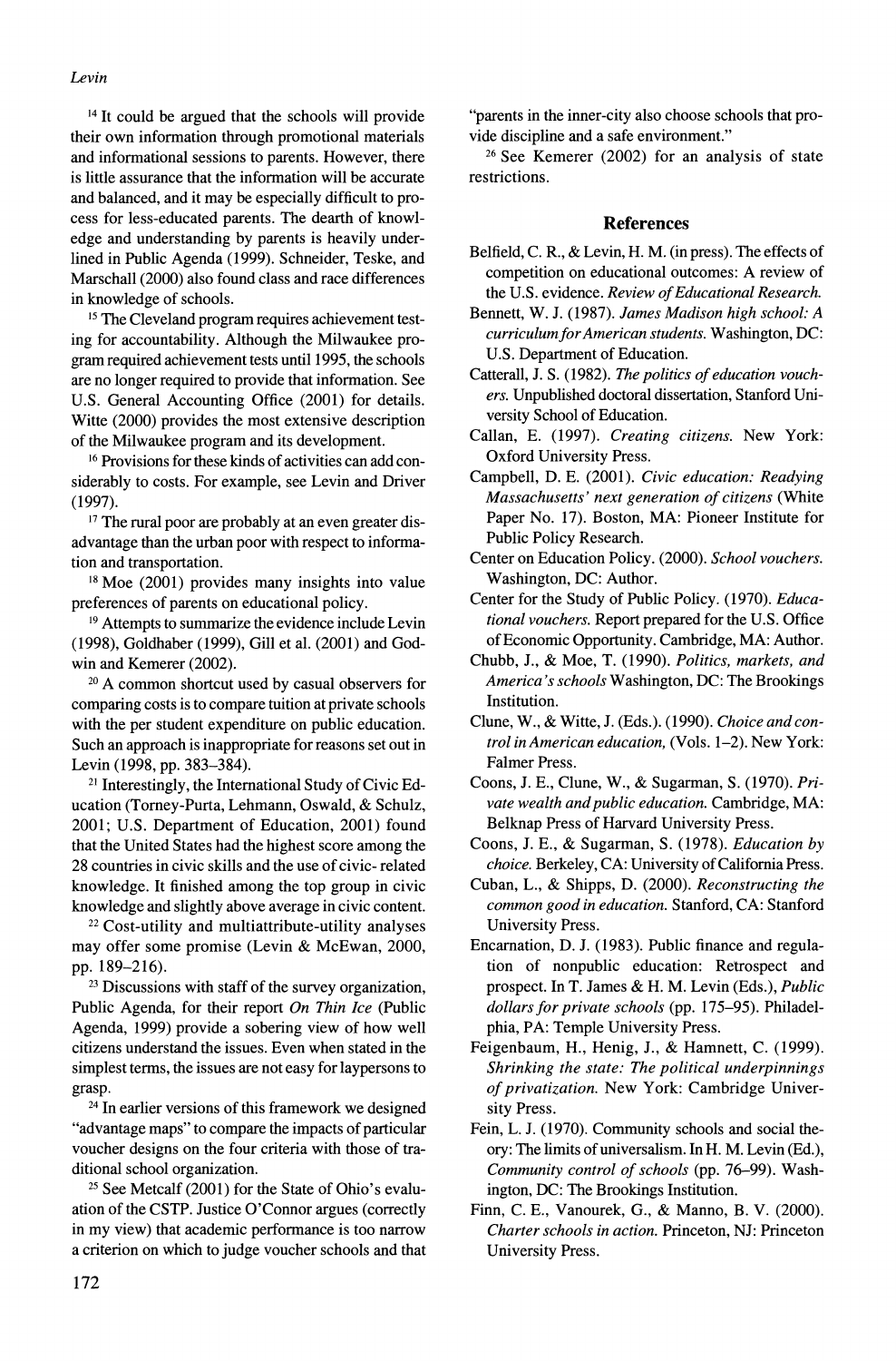- Fiske, E. B., & Ladd, H. F. (2000). *When schools compete: A cautionary tale.* Washington, DC: The Brookings Institution.
- Friedman, M. (1962). The role of government in education. In *Capitalism and freedom* (Chapter 6). Chicago, IL: University of Chicago Press.
- Fuller, B. (2000). *Inside charter schools.* Cambridge, MA: Harvard University Press.

Fuller, B., Elmore, R., & Orfield, G. (Eds.). (1996), *Who chooses? Who loses?* New York: Teachers College Press.

Gill, B. P., Timpane, P. M., Ross, K. E., & Brewer, D. J. (2001). *Rhetoric versus reality: What we know and what we need to know about vouchers and charter schools.* Santa Monica, CA: The Rand Corporation.

Godwin, R. K., & Kemerer, F. R. (2002). *School choice tradeoffs: Liberty, equity, and diversity.* Austin, TX: University of Texas Press.

- Godwin, J., Deng, Z., Martinez, V., Wolf, P., & Wood, S. (2001). *Comparing tolerance in public, private, and evangelical schools.* Denton, TX: Department of Political Science, North Texas State University.
- Goldhaber, D. (1999). School choice: An examination of the empirical evidence on achievement, parental decision making, and equity. *Educational Researcher,* 28, 16-25.

Goodlad, J. I. (1997). *In praise of education.* New York: Teachers College Press.

- Greene, J. P. (1998). Civic values in public and private schools. In P. E. Peterson & B. C. Hassel (Eds.), *Learning from school choice* (pp. 83-106). Washington, DC: The Brookings Institution.
- Grissmer, D., Flanagan, A., & Williamson, S. (1998). Does money matter for minority and disadvantaged students? Assessing the new empirical evidence. In W. J. Fowler (Ed.), *Developments in school finance* (pp. 13-30). (NCES Publication No. 98-212). Washington, DC: U. S. Government Printing Office.
- Guttman, A. (1986). *Democratic education.* Princeton, NJ: Princeton University Press.
- Hanushek, E. (1994).*Making schools work.* Washington, DC: The Brookings Institution.
- Henig, J. R. (1994). *Rethinking school choice.* Princeton, NJ: Princeton University Press.
- Henig, J. R., & Sugarman, S. D. (1999). The nature and extent of school choice. In S. D. Sugarman & F. R. Kemerer (Eds.), *School choice and social controversy* (pp. 13-35). Washington DC: The Brookings Institution.
- Hess, F., Maranto, R., & Milliman, S. (2001). Small districts in big trouble: How four Arizona school systems responded to charter competition. *Teachers College Record,* 103, 1102-1 124.
- Hirsch, E. D. (1987). *Cultural literacy: What every American needs to know.* New York: Houghton-Mifflin.
- House, E. R. (1998). *Schools for sale*. New York: Teachers College Press.
- Howell, W. G., Peterson, P. E., Wolf, V., & Campbell, D. E. (2002). *The education gap.* Washington, DC: The Brookings Institution.
- Howell, W., Wolf, P. J., Campbell, D. E., & Peterson, P. E. (2002). School vouchers and academic performance: Results from three randomized trials. *Jounial*  of Policy Analysis and Management, 21(2), 191-218.
- Hoxby, C. M. (2000). Does competition among public schools benefit students and taxpayers. *American Economic Review,* 90(5), 1209-1238.
- Husted, T. A,, & Kenny, L. W. (2002). The legacy of Serrano: The impact of mandated equal spending on private school enrollment. *Southern Economic Journal,* 68, 566-583.
- Katz, M. (1971). *Class, bureaucracy and schools: The American illusion of educational change.* New York: Praeger.
- Kemerer, F. R. (2002). *The U.S. Supreme Court's decision in the Cleveland voucher case: Where to from*  here? Occasional Paper No. 51. Retrieved September 3, 2002, from National Center for the Study of Privatization in Education, Teachers College, Columbia University website: www.ncspe.org.
- Levin, H. M. (1987). Education as a public and private good. *Journal of Policy Analysis and Management,*  6, 628-641.
- Levin, H. M. (1998). Educational vouchers: Effectiveness, choice, and costs. *Journal ofPolicy Anulysis and Management,* 17, 373-392.
- Levin, H. M. (1999). The public-private nexus in education.*American Behavioral Scientist, 43,* 124-137.
- Levin, H. M., & Driver, C. (1997). Costs of an educational voucher system. *Educational Economics,*  5(3), 265-283.
- Levin, H. M., & McEwan, P. (2000). Cost-effectiveness *analysis,* (Rev. ed.). Thousand Oaks, CA: Sage Publications.
- McEwan, P. (2000a). Comparing the effectiveness of public and private schools: A review of evidence and interpretations. Occasional Paper No. 3. Retrieved September 3, 2002, from National Center for the Study of Privatization in Education, Teachers College, Columbia University website: www.ncspe.org.
- McEwan, P. (2000b). The potential impact of largescale voucher programs. *Review of Educational Research,* 70(2), 103-149.
- Metcalf, K. K. (2001). *Evaluation of the Cleveland scholarship program,* 1998-2000 *summary report.*  Retrieved September 3, 2002, from Indiana Center for Evaluation, Indiana University Web site: http://www. indiana.edu/-iuicel.
- Miron, G., & Nelson, C. (2002). *What's public about charter schools?* Thousand Oaks, CA: Corwin Press.
- Moe, T. M. (1995). *Private vouchers.* Stanford, CA: Hoover Institution Press.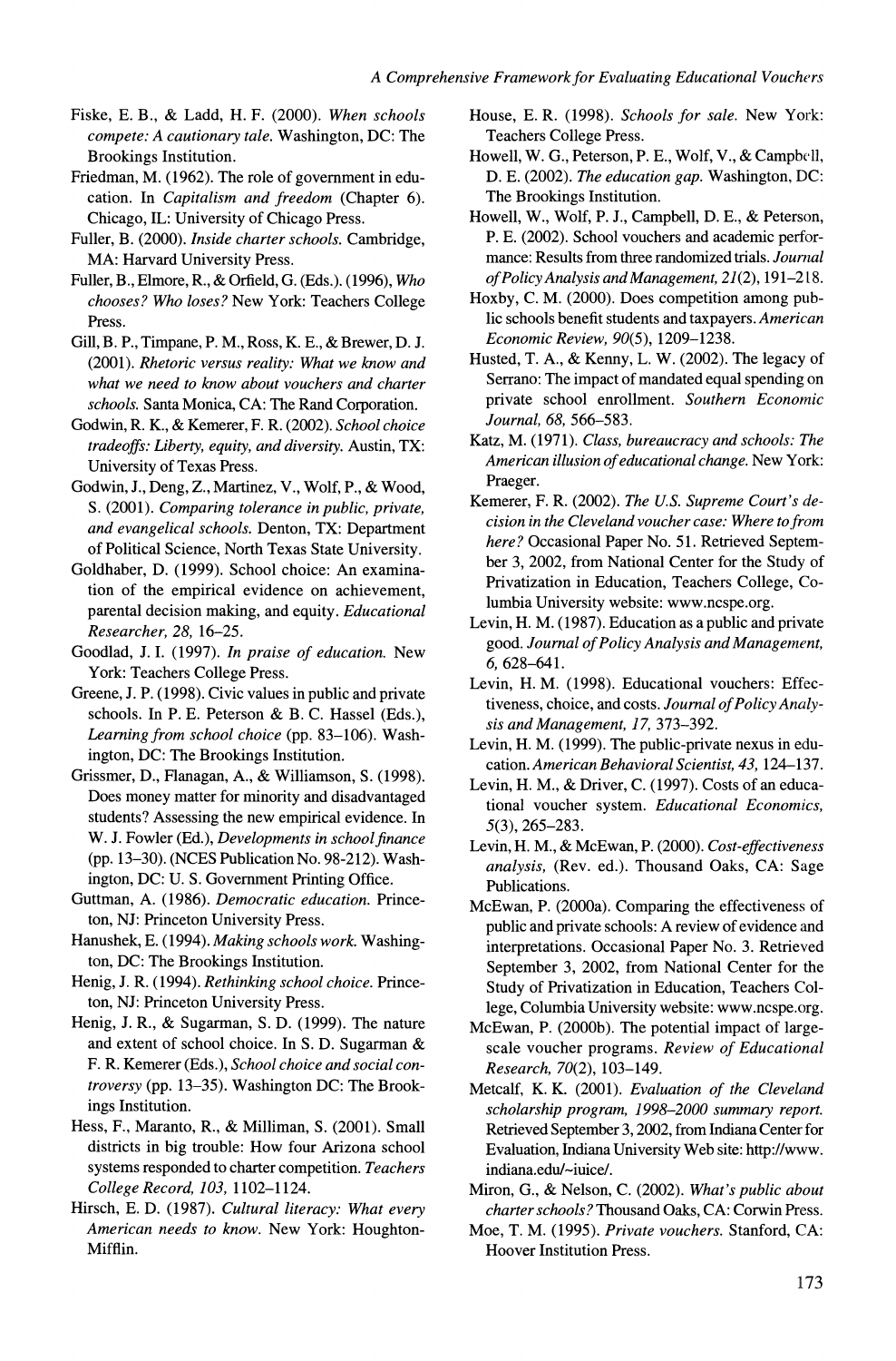- Moe, T. M. (2001). *Schools, vouchers, and the American public.* Washington, DC: The Brookings Institution.
- Murphy, J., & Shiffman, C. D. (2002). *Understanding and assessing the charter school movement.* New York: Teachers College Press.
- Nathan, J. (1996). *Charter schools: Creating hope and opportunity for American education.* San Francisco, CA: Jossey-Bass.
- Oakes, J. (1985). *Keeping track.* New Haven, CT: Yale University Press.
- Peterson, P. E., & Hassel, B. C. (1998). *Learning from school choice.* Washington, DC: The Brookings Institution.
- Public Agenda. (1999). *On thin ice.* New York: Author.
- Rouse, C. (1998). Private school vouchers and student achievement: An evaluation of the Milwaukee parental choice program. *Quarterly Journal of Economics, 113(2)*, 555-602.
- RPP International. (1999). *A national study of charter schools: Third-year report.* Washington, DC: Office of Educational Research and Improvement, U.S. Department of Education.
- Schneider, M. (1999). Information and choice in educational privatization. In H. M. Levin, (Ed.), *Educational Privatization* (pp. 72-102.). Boulder, CO: Westview Press.
- Schneider, M., Teske, P., & Marschall, M. (2000). *Choosing schools: Consumer choice and the quality of American schools.* Princeton, NJ: Princeton University Press.
- Soder, R. (Ed.). (1996). *Democracy, education, and the schools.* San Francisco, CA: Jossey Bass Publishers.
- Sugarman, S. D., & Kemerer, F. R. (Eds.). (2000). *School choice and social controversy.* Washington, DC: The Brookings Institution.
- Tiebout, C. (1956). A pure theory of local expenditures. *Journal of Political Economy, 64,* 416-24.
- Torney-Purta, J., Lehmann, R., Oswald, H., & Schulz, W. (2001). *Citizenship and education in twentyeight countries.* Amsterdam, The Netherlands:

International Association for the Evaluation of Educational Achievement.

- U. S. Department of Education. (2001). *Highlights of U.S. results from the International IEA Civic Edu*cation Study. (NCES Publication No. 2001-107). Washington, DC: U. S. Government Printing Office.
- U. S. General Accounting Office. (2001). *School vouchers: Publicly funded programs in Cleveland and Milwaukee.* (GAO Publication No. 01-914) Washington, DC: U.S. Government Printing Office.
- Viadero, D. (2002, February 27,). Voucher plans' test data yield puzzling trends. *Education Week* 21  $(24)$ , p. 5.
- Viteritti, **J.** P. (1999). *Choosing equality.* Washington, DC: The Brookings Institution.
- Wells, A. S. (1993). *Time to choose.* New York: Hill and Wang.
- West, E. G. (1967). Tom Paine's voucher scheme for public education. *Southern Economic Journal, 33,*  378-82.
- Witte, J. F. (2000). *The market approach to education.*  Princeton, NJ: Princeton University Press.
- Zelman v. Simmons-Harris, 234 F.3d945 (2002)
- Zimmer, R., & Toma, E. (2000). Peer effects in private and public schools across countries. *Journal of Policy Analysis and Management.* 19(1), 75-92.

## **Author**

HENRY M. LEVIN is William Heard Killpatrick Professor of Economics and Education and Director, National Center for the Study of Privatization in Education, Columbia University. TC Box 181 New York, NY 10027; HL361@ columbia.edu. He specializes in the economics of education, school reform, cost-effectiveness, and educational privatization.

> Manuscript Received September 11,2000 Revision Received June 13,2002 Accepted July 24,2002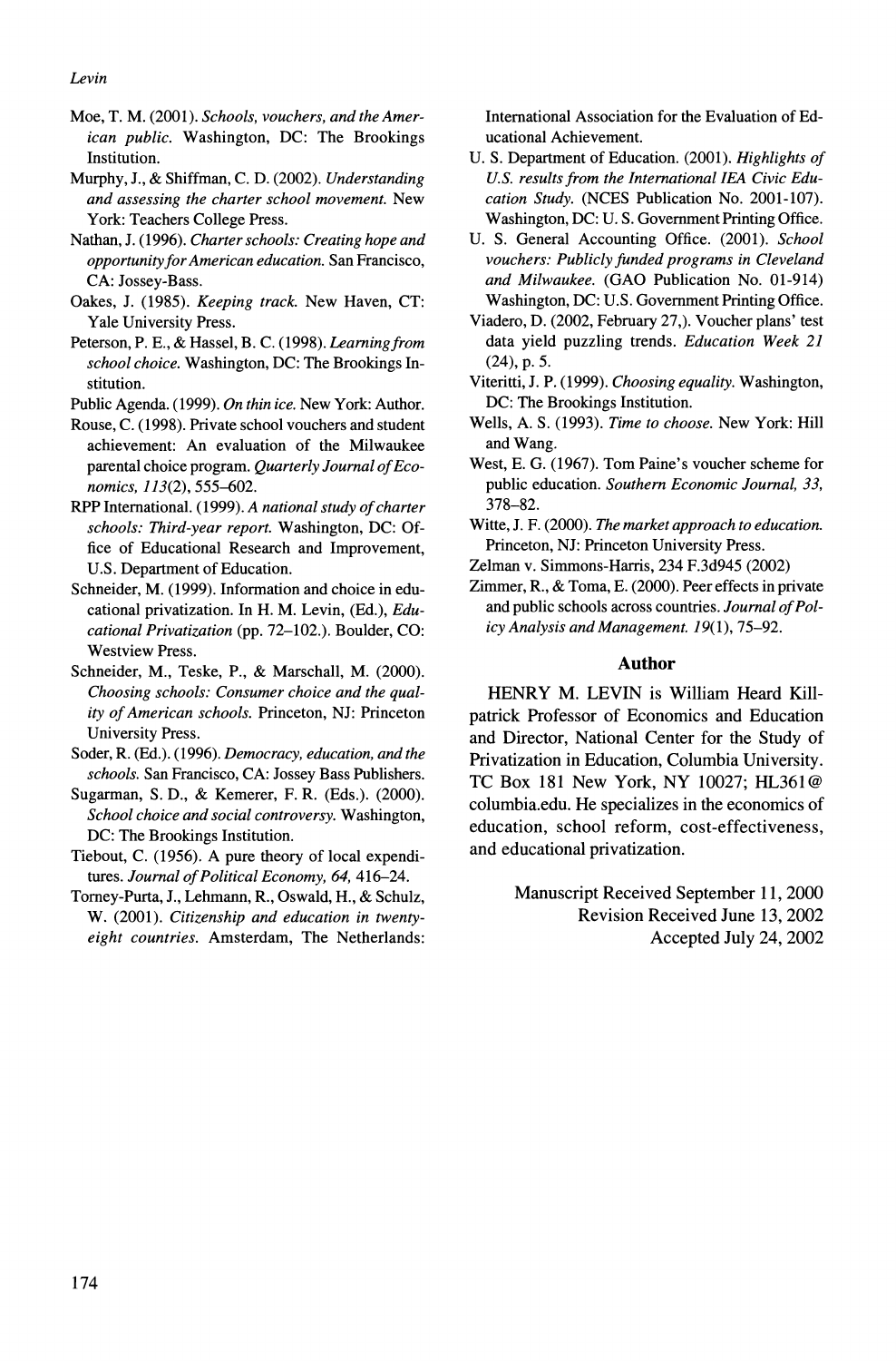http://www.jstor.org

# **LINKED CITATIONS**

*- Page 1 of 3 -*



*You have printed the following article:*

**A Comprehensive Framework for Evaluating Educational Vouchers** Henry M. Levin *Educational Evaluation and Policy Analysis*, Vol. 24, No. 3. (Autumn, 2002), pp. 159-174. Stable URL: [http://links.jstor.org/sici?sici=0162-3737%28200223%2924%3A3%3C159%3AACFFEE%3E2.0.CO%3B2-M](http://links.jstor.org/sici?sici=0162-3737%28200223%2924%3A3%3C159%3AACFFEE%3E2.0.CO%3B2-M&origin=JSTOR-pdf)

*This article references the following linked citations. If you are trying to access articles from an off-campus location, you may be required to first logon via your library web site to access JSTOR. Please visit your library's website or contact a librarian to learn about options for remote access to JSTOR.*

# **References**

## **School Choice: An Examination of the Empirical Evidence on Achievement, Parental Decision Making, and Equity**

Dan D. Goldhaber *Educational Researcher*, Vol. 28, No. 9. (Dec., 1999), pp. 16-25. Stable URL: [http://links.jstor.org/sici?sici=0013-189X%28199912%2928%3A9%3C16%3ASCAEOT%3E2.0.CO%3B2-R](http://links.jstor.org/sici?sici=0013-189X%28199912%2928%3A9%3C16%3ASCAEOT%3E2.0.CO%3B2-R&origin=JSTOR-pdf)

## **Does Competition among Public Schools Benefit Students and Taxpayers?**

Caroline M. Hoxby *The American Economic Review*, Vol. 90, No. 5. (Dec., 2000), pp. 1209-1238. Stable URL: [http://links.jstor.org/sici?sici=0002-8282%28200012%2990%3A5%3C1209%3ADCAPSB%3E2.0.CO%3B2-C](http://links.jstor.org/sici?sici=0002-8282%28200012%2990%3A5%3C1209%3ADCAPSB%3E2.0.CO%3B2-C&origin=JSTOR-pdf)

## **The Legacy of Serrano: The Impact of Mandated Equal Spending on Private School Enrollment**

Thomas A. Husted; Lawrence W. Kenny *Southern Economic Journal*, Vol. 68, No. 3. (Jan., 2002), pp. 566-583. Stable URL: [http://links.jstor.org/sici?sici=0038-4038%28200201%2968%3A3%3C566%3ATLOSTI%3E2.0.CO%3B2-S](http://links.jstor.org/sici?sici=0038-4038%28200201%2968%3A3%3C566%3ATLOSTI%3E2.0.CO%3B2-S&origin=JSTOR-pdf)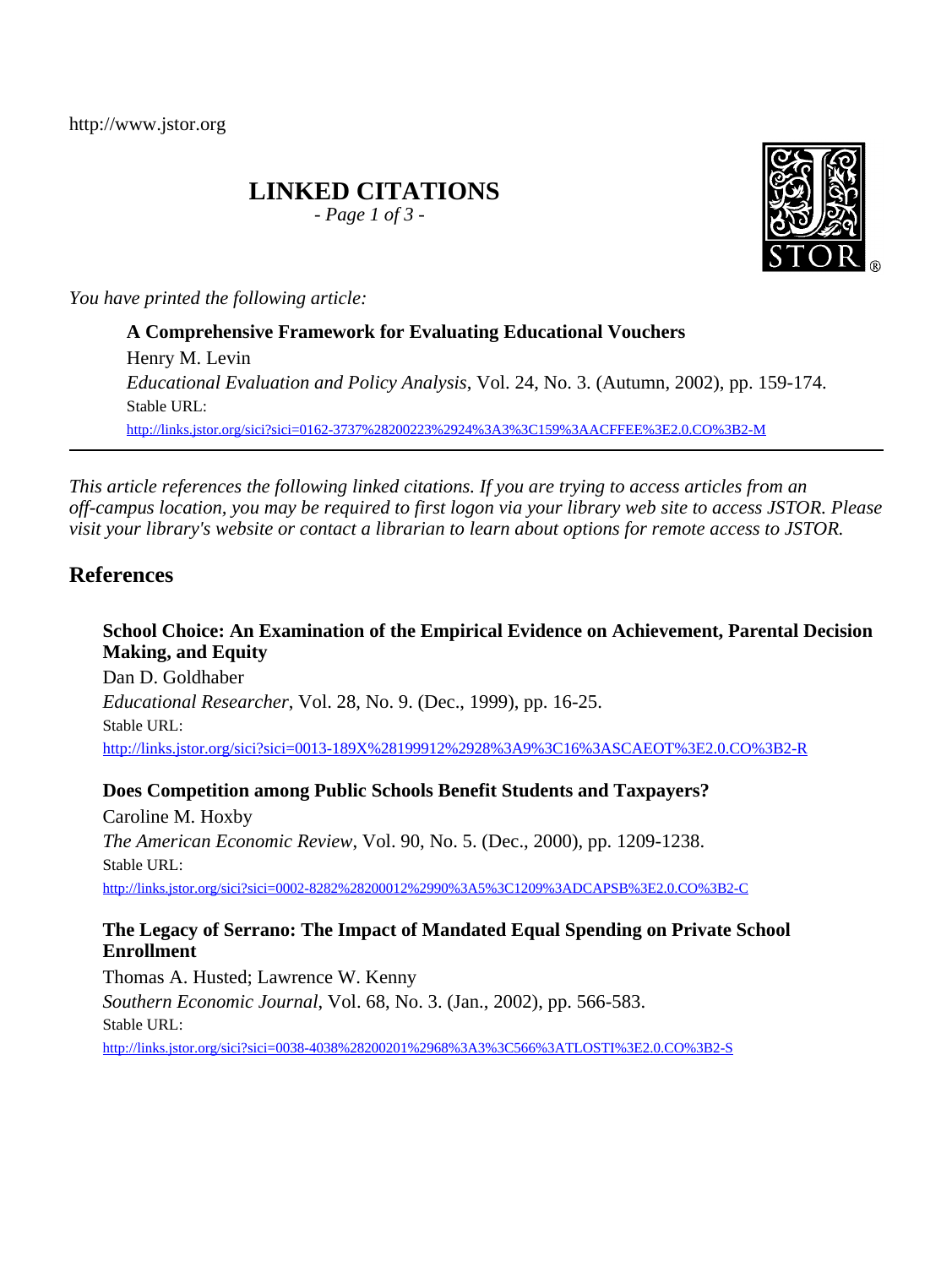# **LINKED CITATIONS**

*- Page 2 of 3 -*



## **Education as a Public and Private Good**

Henry M. Levin *Journal of Policy Analysis and Management*, Vol. 6, No. 4, Privatization: Theory and Practice. (Summer, 1987), pp. 628-641. Stable URL: [http://links.jstor.org/sici?sici=0276-8739%28198722%296%3A4%3C628%3AEAAPAP%3E2.0.CO%3B2-I](http://links.jstor.org/sici?sici=0276-8739%28198722%296%3A4%3C628%3AEAAPAP%3E2.0.CO%3B2-I&origin=JSTOR-pdf)

## **Educational Vouchers: Effectiveness, Choice, and Costs**

Henry M. Levin *Journal of Policy Analysis and Management*, Vol. 17, No. 3. (Summer, 1998), pp. 373-392. Stable URL: [http://links.jstor.org/sici?sici=0276-8739%28199822%2917%3A3%3C373%3AEVECAC%3E2.0.CO%3B2-7](http://links.jstor.org/sici?sici=0276-8739%28199822%2917%3A3%3C373%3AEVECAC%3E2.0.CO%3B2-7&origin=JSTOR-pdf)

## **The Potential Impact of Large-Scale Voucher Programs**

Patrick J. McEwan *Review of Educational Research*, Vol. 70, No. 2. (Summer, 2000), pp. 103-149. Stable URL: [http://links.jstor.org/sici?sici=0034-6543%28200022%2970%3A2%3C103%3ATPIOLV%3E2.0.CO%3B2-1](http://links.jstor.org/sici?sici=0034-6543%28200022%2970%3A2%3C103%3ATPIOLV%3E2.0.CO%3B2-1&origin=JSTOR-pdf)

## **Private School Vouchers and Student Achievement: An Evaluation of the Milwaukee Parental Choice Program**

Cecilia Elena Rouse *The Quarterly Journal of Economics*, Vol. 113, No. 2. (May, 1998), pp. 553-602. Stable URL: [http://links.jstor.org/sici?sici=0033-5533%28199805%29113%3A2%3C553%3APSVASA%3E2.0.CO%3B2-8](http://links.jstor.org/sici?sici=0033-5533%28199805%29113%3A2%3C553%3APSVASA%3E2.0.CO%3B2-8&origin=JSTOR-pdf)

## **A Pure Theory of Local Expenditures**

Charles M. Tiebout *The Journal of Political Economy*, Vol. 64, No. 5. (Oct., 1956), pp. 416-424. Stable URL: [http://links.jstor.org/sici?sici=0022-3808%28195610%2964%3A5%3C416%3AAPTOLE%3E2.0.CO%3B2-P](http://links.jstor.org/sici?sici=0022-3808%28195610%2964%3A5%3C416%3AAPTOLE%3E2.0.CO%3B2-P&origin=JSTOR-pdf)

## **Tom Paine's Voucher Scheme for Public Education**

E. G. West *Southern Economic Journal*, Vol. 33, No. 3. (Jan., 1967), pp. 378-382. Stable URL: [http://links.jstor.org/sici?sici=0038-4038%28196701%2933%3A3%3C378%3ATPVSFP%3E2.0.CO%3B2-3](http://links.jstor.org/sici?sici=0038-4038%28196701%2933%3A3%3C378%3ATPVSFP%3E2.0.CO%3B2-3&origin=JSTOR-pdf)